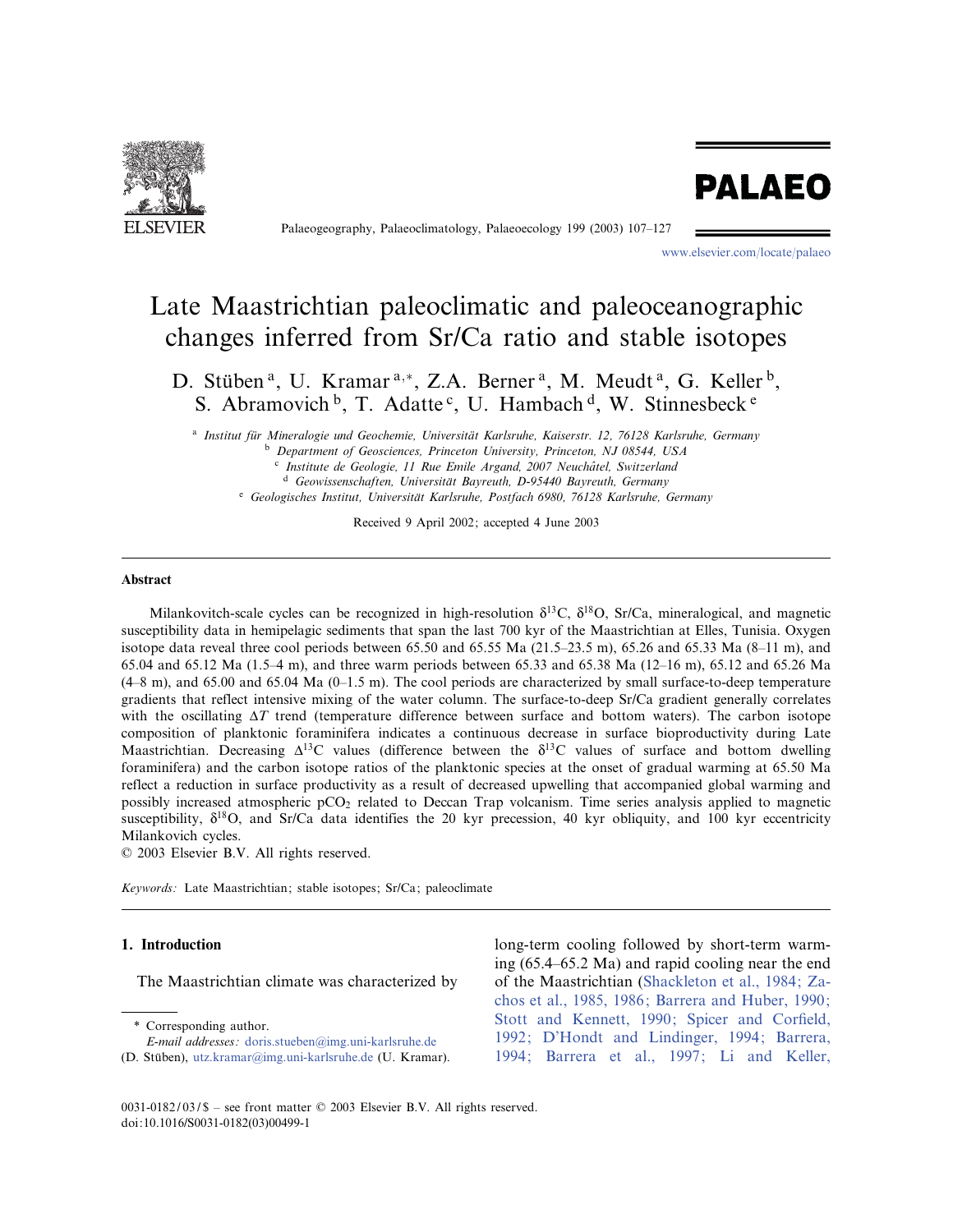1998a, b, 1999). Salinity fluctuations indicate that during the short-term global warming, high-latitude deep-water production was significantly reduced and warm saline deep waters, probably originating in the shallow middle- and low-latitude regions of the Tethys, flooded the ocean basins (Li and Keller, 1998b). The rapid warming may have been caused by increased  $CO<sub>2</sub>$  due to major Deccan Trap volcanism (Courtillot et al., 1996; Hoffmann et al., 2000) and possibly an impact event, as suggested by the recent discovery of glass spherule deposits in upper Maastrichtian sediments dated between 65.4 and 65.2 Ma (Stinnesbeck et al., 2001; Keller et al., 2002). Major faunal changes across latitudes associated with this greenhouse warming have been increasingly recognized by planktonic foraminiferal workers (Abramovich et al., 1998; Kucera and Malmgren, 1998; Li and Keller, 1998a,b; Olsson et al., 2001; McLeod et al., 2001).

Although these studies provide a tantalizing glimpse of the complexity of the climatic and environmental changes during the last 500 kyr of the Maastrichtian, their detailed nature is still unknown. This is largely because time control afforded by biostratigraphic and chronostratigraphic studies are typically on the order of hundreds of thousands of years, whereas oceanic processes operate on much shorter time scales of thousands of years or less. High-resolution sampling at the 5^10 cm level can improve the temporal resolution to several thousand years, as shown by Li and Keller (1998a) at the mid-latitude South Atlantic deep-sea DSDP Site 525A and by Abramovich and Keller (2002) for the Elles section in Tunisia. However, these paleontological studies also revealed that the rate of sedimentation was seven times higher in the low latitude Tethyan continental shelf at Elles, than in the open ocean Site 525A. High-resolution sample analysis of this expanded Tethys section thus provides a unique opportunity to recover a very detailed climatic and environmental record that is not available in open ocean sediments. This is the primary goal of this study.

In this study we evaluate the climatic and paleoceanographic history of the low-latitude Tethys

continental shelf of Tunisia for the last 700 kyr of the Maastrichtian based on stable isotopes  $(\delta^{13}C)$ and  $\delta^{18}O$ ), Sr/Ca ratios, magnetic susceptibility, and mineralogical studies. These extensive data sets provide information on paleoproductivity  $(\delta^{13}C)$ , sea surface and bottom temperatures  $(\delta^{18}O$  and Sr/Ca ratios), and sea level fluctuations (mineralogy and Sr/Ca ratios). Correlations among these various data sets and the Milankovitch cycles provide new insights into the Tethyan paleoenvironmental conditions during the terminal Maastrichtian.

## 2. Materials and methods

The Elles section is located 75 km southeast off the city of El Kef, Tunisia, and has been described by Li et al. (2000) and Abramovich and Keller (2002) (Fig. 1). Elles outcrops span a continuous succession from the Campanian to the Eocene. The uppermost Maastrichtian portion examined for this study consists of 30 m, spanning from chron 30N through 29R to the K/T boundary. Sediments comprise dark gray marls with some sandy to silty interlayers. Biostratigraphy is based on the planktonic foraminiferal zonation of Abramovich and Keller (2002) with zones CF1 and CF2 marking the last 300, respectively, 150 kyr of the Maastrichtian.

Two hundred and forty samples were analyzed at 20 cm intervals for this study. Sediments were disaggregated in water and washed through a 63 Wm sieve until clean sample residues were obtained. From each sample about 15 specimens of the benthic foraminifer Cibicidoides pseudoacuta and 30 specimens of the planktonic foraminifer Rugoglobigerina rugosa (Fig. 2) were picked under the microscope for stable isotope analyses. The same species were also picked for Sr/Ca ratio analyses. Planktonic foraminiferal tests are well preserved, but show some recrystallization of the original test calcite. Stable carbon and oxygen isotope data were obtained using a fully automated preparation system (MultiCarb) connected on-line to an isotope ratio mass spectrometer (Optima, Micromass Limited UK). All carbon and oxygen isotope values are reported relative to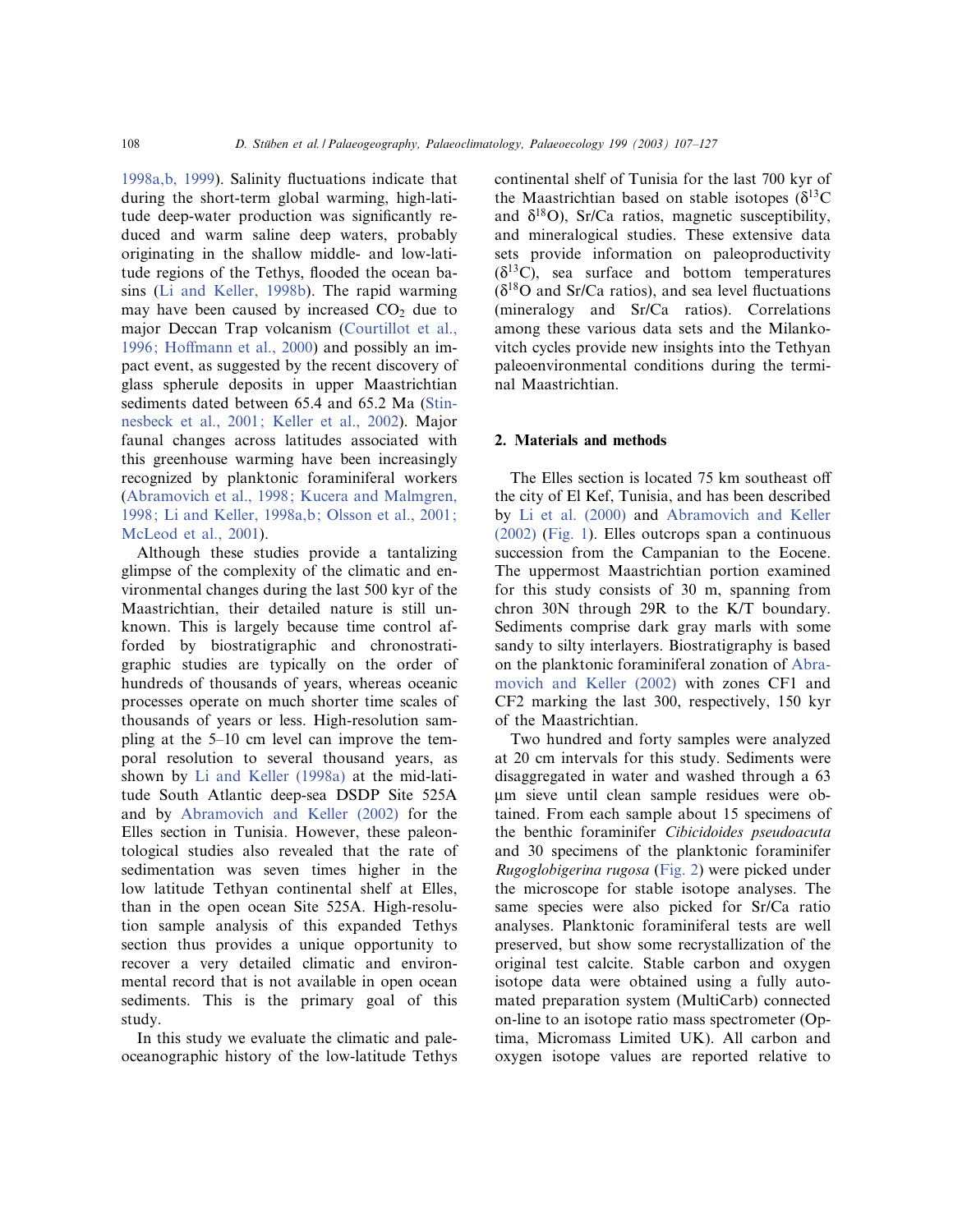

Fig. 1. Location of the Elles section in northwestern Tunisia 75 km SE of the city of El Kef (modified after Burollet, 1967 and Zaier et al., 1998), and schematic cross-section with paleogeographic positions of the Seldja, Elles, El Kef, and El Melah K-T sections.

the V-PDB standard. External reproducibility was better than  $0.1\%$ .

Strontium and Ca contents in foraminiferal tests were determined using total reflection Xray fluorescence (Atomika EXTRA II) on one to six specimens (about 20  $\mu$ g) with no visible Fe-oxide coatings or sediment infillings of chambers. Foraminifera were cleaned with bi-distilled water and transferred into PP-microcentrifuge tubes. One hundred  $\mu$ l of subboiled  $HNO<sub>3</sub>$ , spiked with  $0.2$  ng Ga/ $\mu$ l as internal standard was used to digest the foraminiferal tests. The tubes were centrifuged at approximately 10 000 RCF to concentrate the sample and nitric acid in the cone-shaped bottom. Digestion was continued for 1 h in an ultrasonic bath, followed by a final centrifugation. Fifty  $\mu$ l of solution were transferred to a quartz sample carrier. After drying the samples were analyzed for 2000 s using a Mo tube (50 kV/38 mA) and filter, and a W tube, respectively. Strontium was normalized to Ca, with the actual sample weights calculated from the intensities of the Ga spikes.

For magnetic susceptibility determinations nonoriented samples with a spacing of 10 cm were taken from the 30 m interval below the K/T boundary. The rock was crushed, filled in plastic boxes and fixed with cotton wool. The susceptibility was measured with a KLY-2 Kappabridge (AGICO, Brno, CR) and normalized to its mass, because of the unknown in situ density of the sediment (the resulting unit is  $10^{-6}$  SI/g). Assuming an average density of 2.4  $g/cm<sup>3</sup>$  for the marls the given mass susceptibility values have to be multiplied by 24 in order to compare them to other data sets presented in original volume susceptibility (Hambach et al., 2002).

X-ray diffraction analyses of the whole rock were carried out for all the samples at the Geological Institute of the University of Neuchâtel. Whole rock mineralogy and clay mineral contents were measured with a SCINTAG XDS 2000 X-ray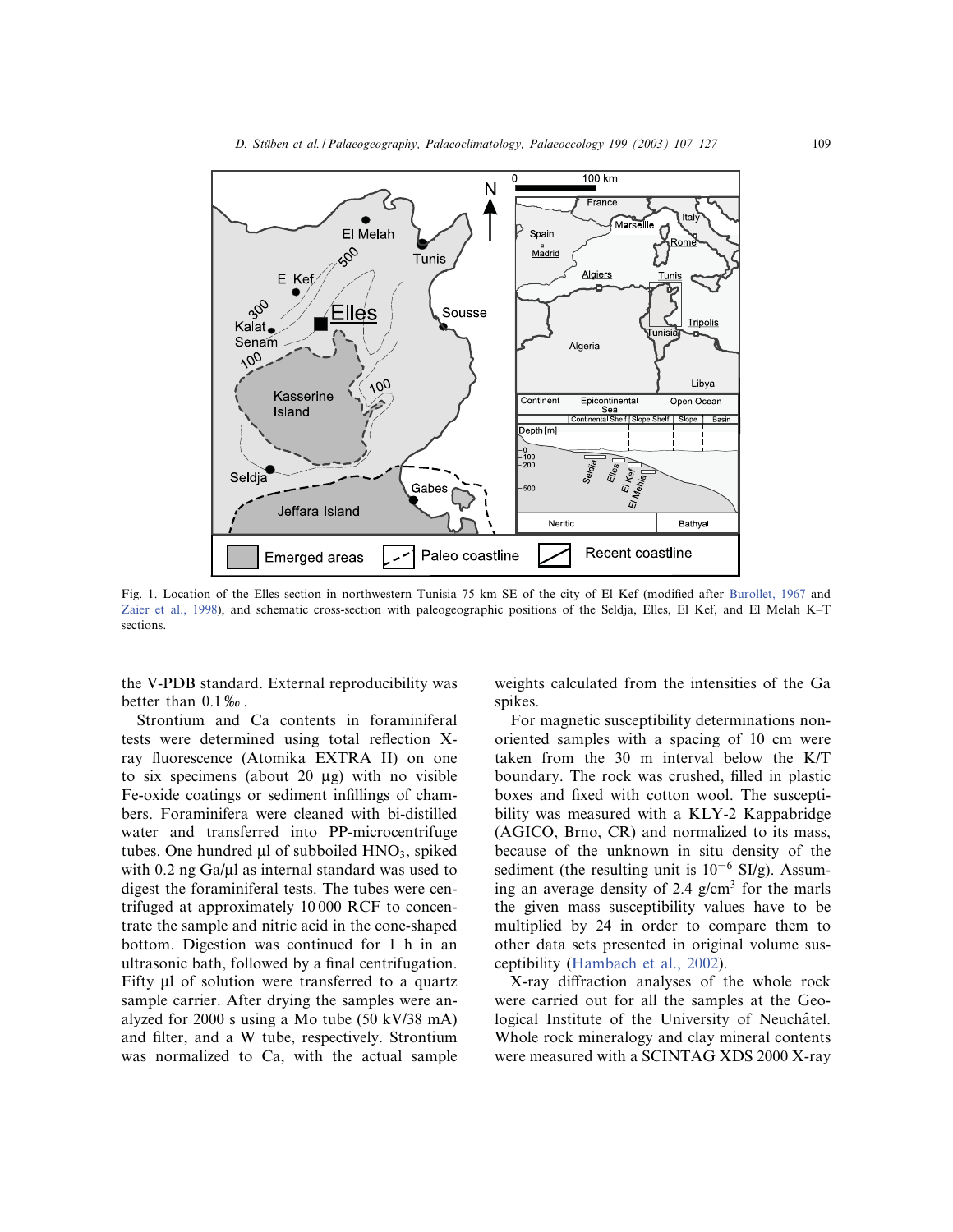

Fig. 2. SEM illustrations of foraminiferal species used for stable isotope analyses and Sr/Ca ratios. Scale bar represent 100 µm. (1, 2) Rugoglobigerina rugosa; (3, 4) Cibicidoides pseudoacuta.

powder diffractometer following the procedure described by Adatte et al. (1996).

## 3. Diagenesis

# 3.1. Diagenetic effects on stable isotopes

Oxygen isotope records of well-preserved monospecific foraminifera are currently the most accurate and useful means of climate change reconstruction. Although foraminifera are relatively well preserved at Elles, diagenesis seems to have altered the original signals, as indicated by scanning electron microscopy (SEM) images that reveal minor recrystallization and test overgrowth (Fig. 2), and some tests show calcite cement in fillings. Similar diagenetic effects have been discussed by Mitchell et al. (1997), Pearson et al. (2001), Schrag et al. (1995), and Schrag (1999).

Diagenetic effects at Elles are indicated by the overall low  $\delta^{18}O$  values for planktonic and benthic foraminifera. A shift in the same direction can be due to burial diagenesis (Schrag et al., 1995), because recrystallization occurs at higher temperatures, and secondary carbonate with lower  $\delta^{18}$ O values is formed in both planktonic and benthic species. Besides a shift toward lower  $\delta^{18}O$ values due to the interaction with isotopically light meteoric waters, or equilibration at higher temperatures during burial, the effect of early diagenesis may also be a considerable factor (Schrag et al., 1995). Due to a high-temperature gradient between surface and bottom waters in low latitudes, early diagenetic recrystallization in the cool water environment of the ocean floor tends to shift primary oxygen isotope values of (mainly) planktonic foraminifera towards higher values and carbon isotopes towards lower values, indicating cooler sea surface temperatures and lower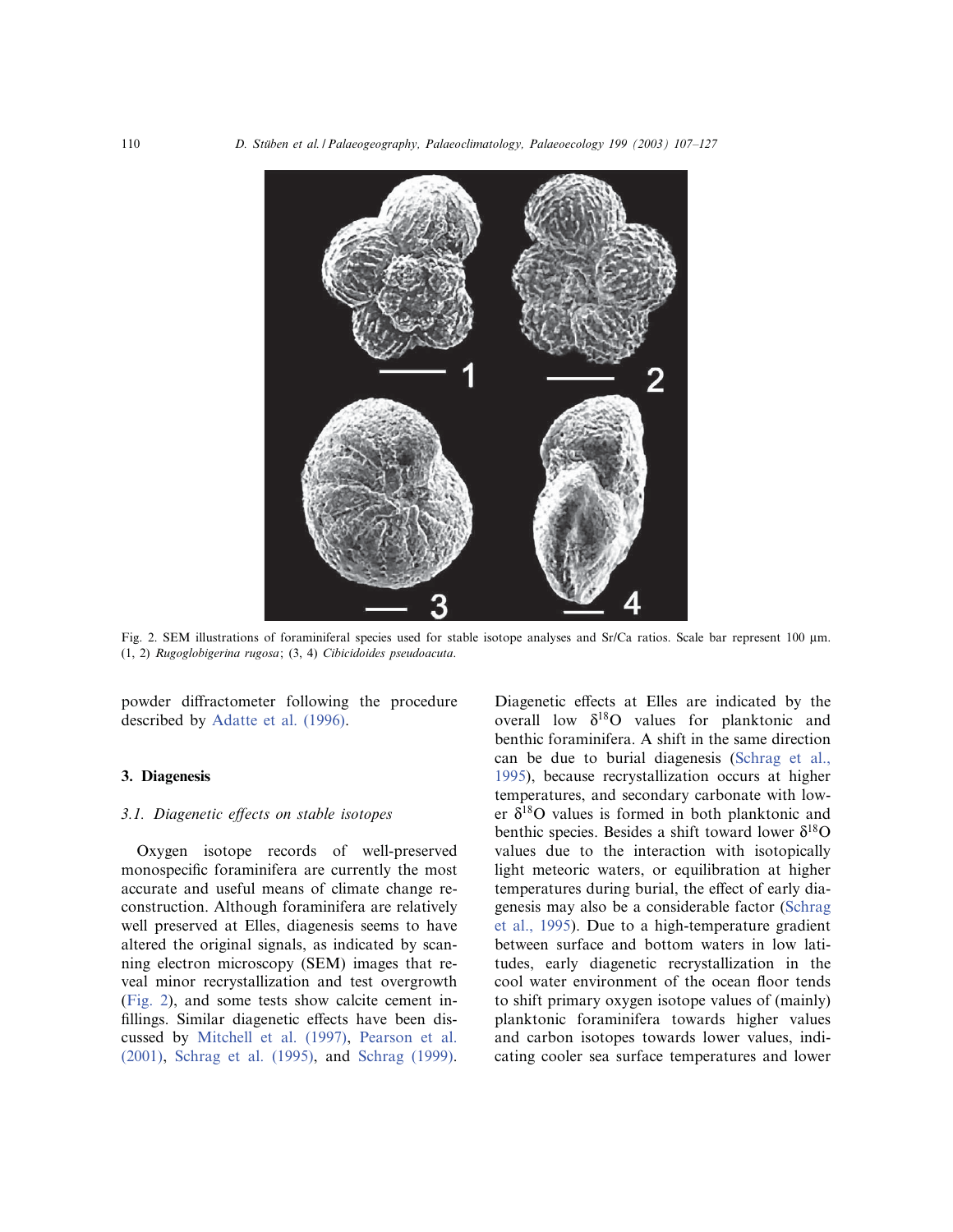

Fig. 3. Plot of  $\delta^{18}O$  versus  $\delta^{13}O$  of benthic and planktonic foraminifera from the Elles section. Note that the correlation between these data is weak for benthic ( $r=0.09$ ;  $P=0.259$ ) compared with planktonic foraminifera ( $r=0.76$ ;  $P<0.005$ ). Due to the small difference between  $\delta^{13}C$  of diagenetic calcite and  $\delta^{13}C$  of benthic foraminiferal tests the slope of the resulting mixing is small and the regression is masked by the non-diagenetic variation of the  $\delta^{13}$ C values. The variation range of  $\delta^{18}$ O for the benthic ( $\sim$ 2.5%) is only slightly lower than for the planktonic foraminiferal tests ( $\sim$ 3%), suggesting at most only minor differential diagenesis for pairs of benthic and planktonic foraminifera.

productivity compared to actual values (Schrag et al., 1992, 1995; Jenkyns et al., 1994; Mitchell et al., 1997; Sakai and Kano, 2001; Pearson et al., 2001). However, the shallow paleowater depth, and hence small temperature gradient between surface and bottom water, indicates that the effect of early recrystallization is presumably low and therefore has not to be taken into account at Elles. Today Elles is located at  $36^{\circ}N$ , but at the end of the Cretaceous the position of Elles was in low latitudes (close to the tropic of Cancer, Scotese and Sager, 1988) on the African continental shelf at an estimated paleowater depth of about  $\sim$  150 m.

At Elles, the  $\delta^{18}O/\delta^{13}C$  plot shows a significant positive correlation at the 99.95% level  $(r = 0.76)$ ; 175 sample pairs; error probability  $P < 0.005$ ) for the planktonic foraminifer Rugoglobigerina rugosa, but no significant correlation  $(r=0.09; 156)$  sample pairs;  $P = 0.259$  for the benthic foraminifer Cibicidoides pseudoacuta (Fig. 3). This relationship is of particular interest to interpret the isotope records and discuss the possible alteration of primary isotope signals. There are several mechanisms which could lead to a correlation between  $\delta^{18}$ O and  $\delta^{13}$ C:

(a) Based on experimental results, Spero et al. (1997) concluded that the covariance between  $\delta^{13}$ C and  $\delta^{18}$ O in foraminifera can be a consequence of changes in  $CO_3^{2-}$  content (i.e. in alkalinity) of seawater. However, the slopes of the regression lines in their study are much lower  $(0.29-0.33)$  than that observed in our data set (about 3.5), which rules out such an interpretation.

(b) Changes in salinity may also lead to covariance between the  $\delta^{18}$ O and  $\delta^{13}$ C (e.g. Khim and Park, 2000). The oxygen isotope composition of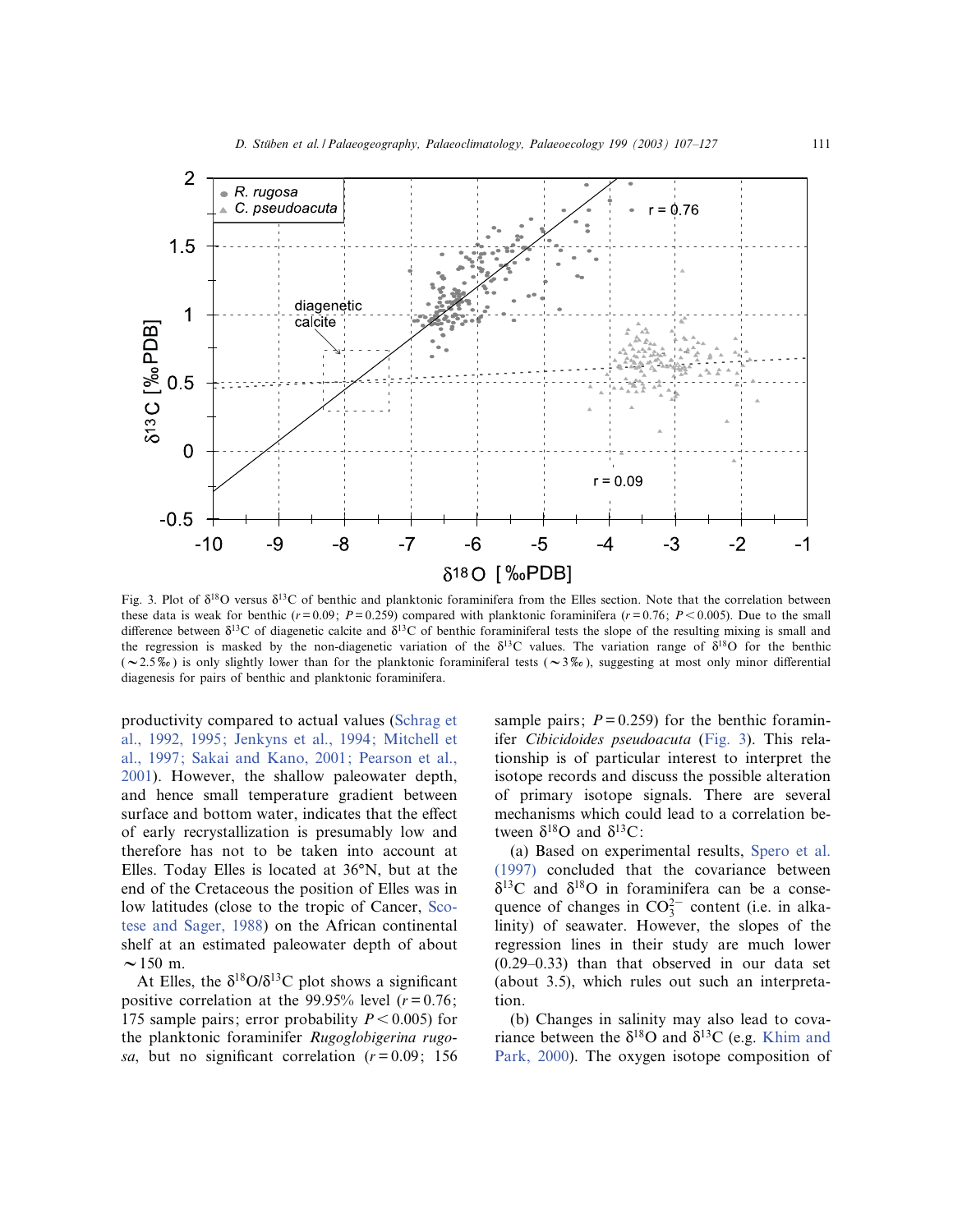

Fig. 4. Plot of  $\delta^{18}O$  versus Sr/Ca ratio of benthic and planktonic foraminifera from the Elles section. The cluster of  $\delta^{18}O$  and Sr/ Ca suggests minor differential diagenetic alteration effects.

seawater is related to salinity either as a consequence of mixing between watermasses with different salinities and isotopic compositions, or of changes in the precipitation^evaporation cycle (e.g. Wolff et al., 1999; Pierre, 1999; Rohling and de Rijk, 1999). However, a correlation between  $\delta^{18}$ O and  $\delta^{13}$ C of foraminiferal carbonate is to be expected only if salinity changes are due to a higher input of continental run-off depleted in both  $^{18}$ O and  $^{13}$ C. Simple mass and isotope budget calculations (Martin and Letolle, 1979; Bédard et al., 1981), using rough end member estimates, indicate that the observed correlation is unlikely due to mixing. If we assume that late Cretaceous seawater differs in salinity and isotope composition by only a few  $\%$  from actual values (e.g. O'Neil, 1987), and that fresh water input (run-off/precipitation) for latitudes corresponding to the paleogeographic position of the study area (20°N) has typical values (salinity 1–2 psu;  $\delta^{18}O$ about  $-5$  to  $-7\%$ , then a shift in  $\delta^{18}$ O of about  $3-4\%$  (as observed in our data set) would imply salinities between 7 and 20 psu. This corresponds to a fresh water contribution of about 45^80%. Similar conclusions may be drawn from the  $\delta^{18}$ O/salinity relationship in waters of modern tropical/subtropical oceans where the slope of the regression line is in the range of  $0.18-0.25$ (Schmidt, 1999; Wolff et al., 1999). Similar values  $(0.25-0.27)$  are reported for the Mediterranean basin, with a climate regime in which evaporation is in excess to fresh water input (Pierre, 1999).

Based on these data, the observed shift of 3–  $4\%$  in  $\delta^{18}$ O at Elles would correspond to a drop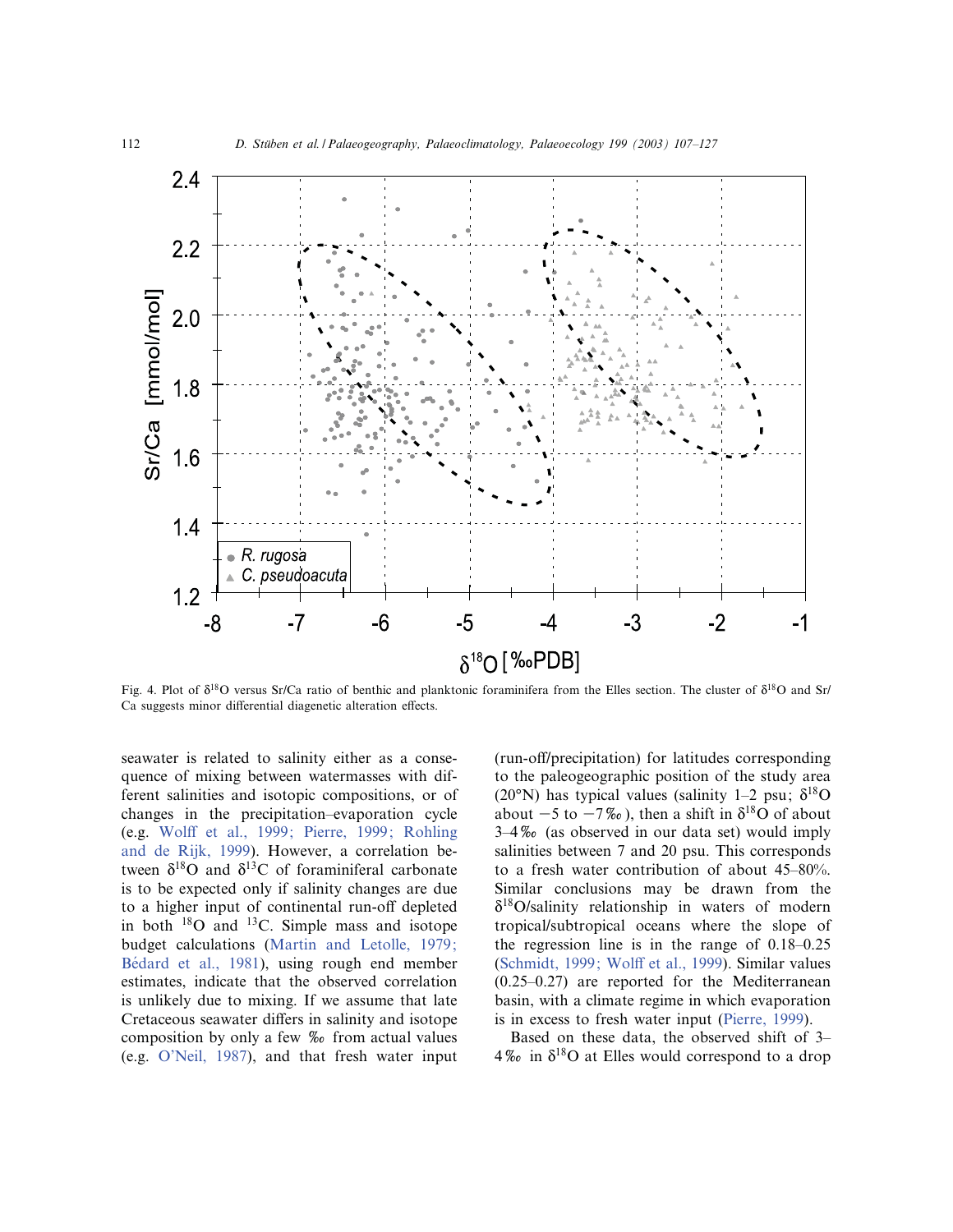in salinity of  $12-22$  psu. Such brackish conditions are ruled out by the presence of normal tropical to subtropical open ocean planktonic foraminiferal assemblages (Abramovich and Keller, 2002). In addition, the slope of the  $\delta^{18}O/\delta^{13}C$  regression line is much higher than that reported for correlations relating on mixing (e.g. 0.53-0.57, Khim and Park, 2000). Nevertheless, it cannot be completely ruled out that simultaneous decreases in  $\delta^{13}$ C and  $\delta^{18}$ O of the Elles section are at least partly related to increased fresh water input and associated terrigenous debris. This may have been the case at the intervals around 7 and 22.5 m discussed below.

(c) Meteoric groundwaters are characterized by lower  $\delta^{18}O$  ( $\sim$  -10% in low latitudes; Faure, 1986) and  $\delta^{13}$ C values compared to seawater. Thus, in addition to a decrease in initial  $\delta^{18}O$ values, varying degrees of cementation and/or recrystallization due to meteoric waters will also produce a correlation between the  $\delta^{18}O$  and  $\delta^{13}$ C, and the samples therefore plot on a mixing line which links the initial  $\delta^{18}$ O and  $\delta^{13}$ C values of foraminifera with that of the diagenetic cement (Jenkyns et al., 1994; Mitchell et al., 1997; Sakai and Kano, 2001). In contrast, the addition of a constant amount of diagenetic calcite to each sample merely shifts all samples to more negative positions in Fig. 3, but will not induce a linear array. In this case, the oxygen isotope values cannot be interpreted in terms of absolute temperature, but the relative variations between them re flect primary signals, even if attenuated.

Fig. 3 shows that planktonic foraminifera at Elles narrowly cluster along a linear regression line, suggesting recrystallization, test overgrowth, and/or cement in¢llings. The greater variation in the  $\delta^{18}$ O and  $\delta^{13}$ C signals along the mixing line for planktonic species apparently suggests a higher degree of alteration or diagenetic in¢lling than in benthic foraminifera. It is therefore likely that at least the unusually low  $\delta^{18}$ O values of the planktonic foraminifera are a result of diagenetic alteration due to interaction with meteoric waters, and/or recrystallization due to burial and associated thermal effects. The variability in isotopic values is likely a function of the ratio of original test carbonate to diagenetic carbonate in the form

of chamber in¢lling. Based on the regression line between  $\delta^{18}$ O and  $\delta^{13}$ C, the diagenetic cement in the Elles profile is estimated to average at  $\sim -8$ to  $-9\%$  for  $\delta^{18}$ O and  $\sim 0.3$  to 0.7\% for  $\delta^{13}$ C (Fig. 3).

The benthic foraminiferal tests at Elles show no significant correlation between  $\delta^{18}O$  and  $\delta^{13}C$ . However, the lack of correlation not compulsorily means that the benthic formaminifers are not affected by diagenetic overprint. Mitchell et al. (1997) observed that benthic foraminiferal tests are often less affected by diagenetic overprints than planktonic foraminiferal tests. Although this statement may be generally valid, it is very unlikely that in the scale of a single sample, planktonic and benthic formaminifers were affected to significantly different degrees by diagenesis. It is more likely that due to the small difference between  $\delta^{13}$ C of the diagenetic calcite and  $\delta^{13}$ C of the benthic foraminiferal tests the slope of the resulting mixing is small and the regression is masked by the non-diagenetic variation of the  $\delta^{13}$ C values. The variation range of  $\delta^{18}$ O for the benthic foraminiferal tests ( $\sim$ 2.5\%) is only slightly lower than for the planktonics ( $\sim$ 3\%), indicating no significant difference in the degree of diagenetically induced changes.

It can be concluded that equal degrees of alteration would reduce differences in both  $\delta^{18}O$  $(\Delta \delta^{18}O)$  and  $\delta^{13}C$  values  $(\Delta \delta^{13}C)$  between pairs of planktonic and benthic species, whereas stronger diagenesis of planktonic species compared to the benthic species would reduce  $\Delta \delta^{13}$ C and slightly increase  $\Delta \delta^{18}$ O (see the insert in Fig. 3).  $\delta^{18}$ O values, therefore, cannot be used for absolute temperature calculations, though estimates of temperature differences and variations in surfaceto-deep gradients should be valid.

# 3.2. Diagenetic effects on Sr/Ca ratios

Sr/Ca ratios of foraminiferal tests may also be affected by diagenetic alteration. Strontium uptake by foraminifera and incorporation in their tests is known to be higher than Sr concentrations of abiotic calcite (Elderfield et al., 1996). During diagenetic recrystallization, Sr is released from the foraminiferal tests (Richter and Liang, 1993).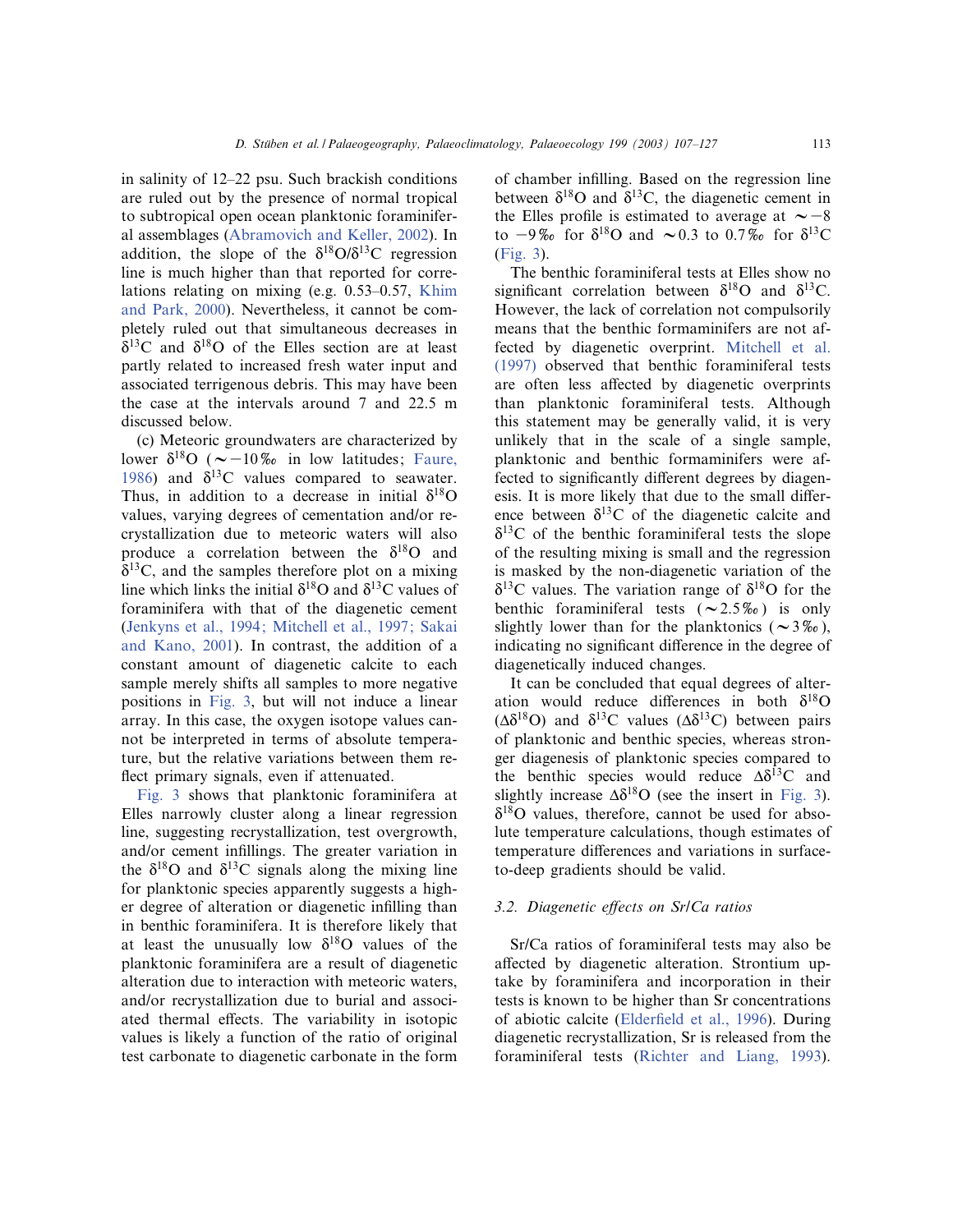Without transport, the  $Sr^{2+}$  concentration in the solution rapidly builds up to a point that further reaction could not lower the Sr/Ca of the solid (Baker et al., 1982). Thus, where only minor amounts of Ca are added to or minor amounts of Sr are removed from the system, diagenetic effects will not produce significant changes in the Sr/Ca ratios.

If temperature is the major control, foraminiferal  $\delta^{18}$ O and foraminiferal Sr/Ca ratios will be correlated negatively. A strong shift in  $\delta^{18}$ O and loss of Sr by the same diagenetic process will produce a positive correlation. However, a moderate diagenetically induced shift in both or in  $\delta^{18}O$ alone will shift, weaken, or even destroy an existing negative correlation between  $\delta^{18}$ O and Sr/Ca. Differential diagenesis (i.e. different degrees of alteration of benthic and planktonic forms within one sample) results in an overestimation of temperature gradients from  $\delta^{18}$ O and an underestimation from Sr/Ca ratios. Thus, the temperature gradients estimated from  $\delta^{18}$ O and those estimated from Sr/Ca ratios will diverge. Non-differential diagenesis will reduce temperature gradients from  $\delta^{18}$ O, but temperature gradients obtained from Sr/Ca ratios remain nearly unchanged. At Elles,  $\delta^{18}$ O versus Sr/Ca shows 'remainders' of a negative correlation and similar variation ranges of the  $\delta^{18}$ O and Sr/Ca values for both benthic and planktonic foraminiferal tests. This indicates that pairs of benthic and planktonic foraminiferal tests were not seriously affected by differential diagenetic alteration (Fig. 4).

## 4. Results

## 4.1. Stable isotopes

 $\delta^{13}$ C isotopes: Planktonic  $\delta^{13}$ C values at Elles show a progressive decrease through the upper Maastrichtian beginning in the lower part of zone CF2 and continuing into CF1, whereas benthic  $\delta^{13}$ C values show a corresponding increase, thus reducing the surface-to-deep gradient. Are these long-term trends primary, or do they reflect an increasing diagenetic overprint from the bottom to the top of the section? Since the difference in  $\delta^{18}O$  for planktonic and benthic foraminifera is nearly constant across the entire pro file, an increasing diagenetic overprint up-section and serious effects of differential diagenesis seem improbable. The coupled but opposite changes in the isotopic records of the planktonic and benthic species suggest a continuous decrease in surface bioproductivity over the last 400 kyr (zones CF1 and CF2) of the Maastrichtian (Fig. 5). This is also indicated by the surface-to-deep  $\delta^{13}$ C gradient, which shows a gradual decrease in zones CF2 and CF1 (Fig. 6).

The decreasing trend in bioproductivity is interrupted by several shorter excursions of higher amplitude in  $\delta^{13}$ C values and increased  $\Delta^{13}$ C gradients. The first conspicuous deviation in benthic values  $(0.7\%$  negative shift) and increased gradient occur between 21.5 and 23.5 m across the CF2/CF3 boundary (Figs. 5 and 6). The sudden drop in  $\delta^{13}$ C values is likely related to terrestrial organic matter influx, rather than bioproductivity, as a result of erosion and a lower sea level, as also observed in other Tunisian sections (Li et al., 2000). The second deviation is a positive excursion in planktonic foraminifera and increased  $\Delta^{13}$ C gradient between 2 and 4 m below the K/T boundary, followed by a strongly reduced  $\Delta^{13}$ C gradient in the interval just below the K/T boundary. In the shallow shelf environment of the upper Maastrichtian in Tunisia these carbon isotope variations may be related to a combination of changes in bioproductivity, sea level, or secular variations in seawater carbon isotopes.

Comparison of the deep-sea record with that of the Tunisian sections suggests the presence of regional signals. During late Campanian the deepsea  $\delta^{13}$ C record shows relatively low values between  $0.5\%$  and  $1.0\%$ , as also observed at Elles, and minimum values at the Campanian/Maastrichtian transition (not observed at Elles, though present at El Kef) coincident with maximum global cooling (Barrera, 1994, Barrera et al., 1997; Li and Keller, 1998a,b). However, deep-sea signals and Tunisian continental shelf signals diverged during the Maastrichtian. In the deep sea,  $\delta^{13}$ C values increased by  $1.5-2\%$  in bottom and surface waters in the early Maastrichtian and remained relatively high through the upper Maas-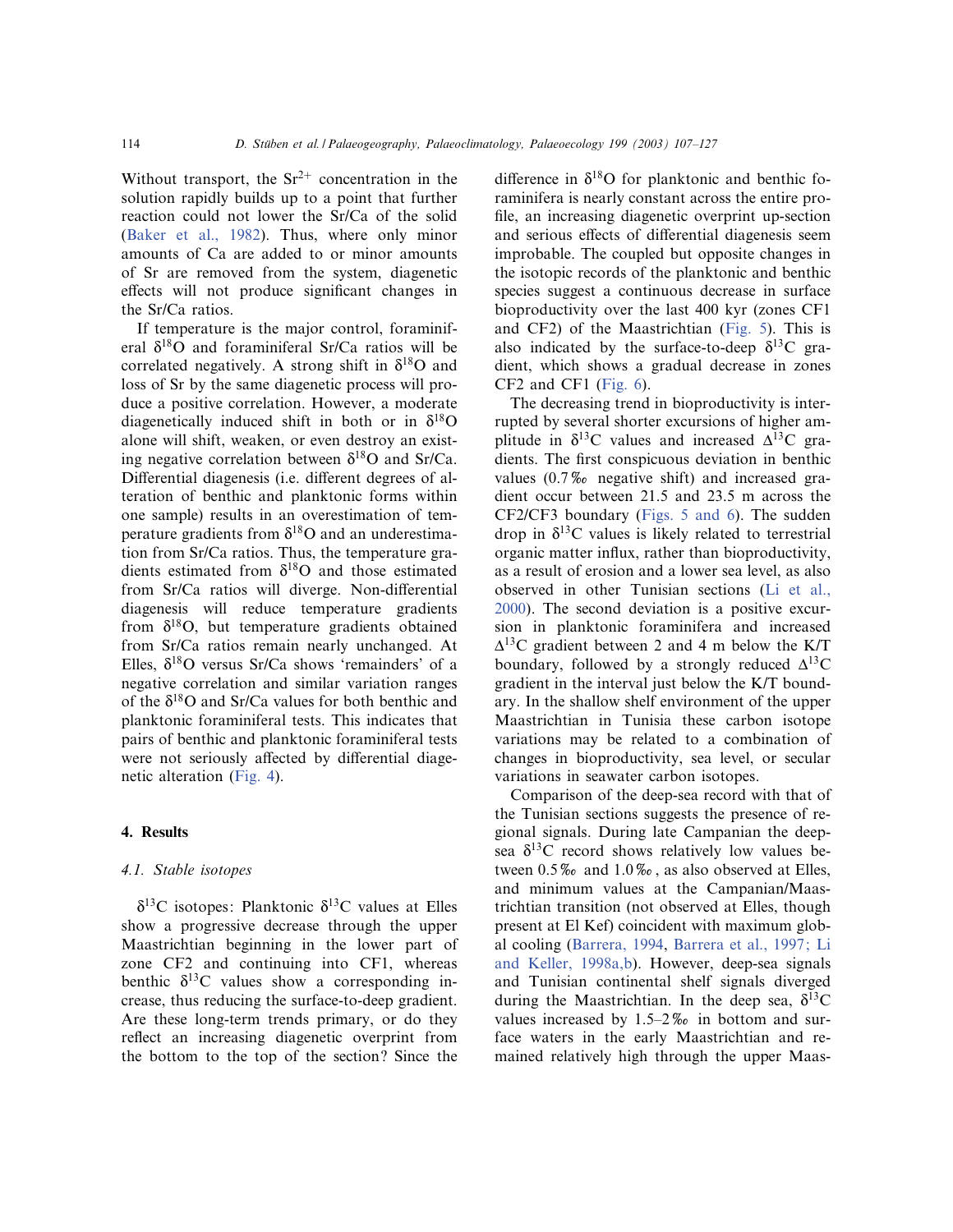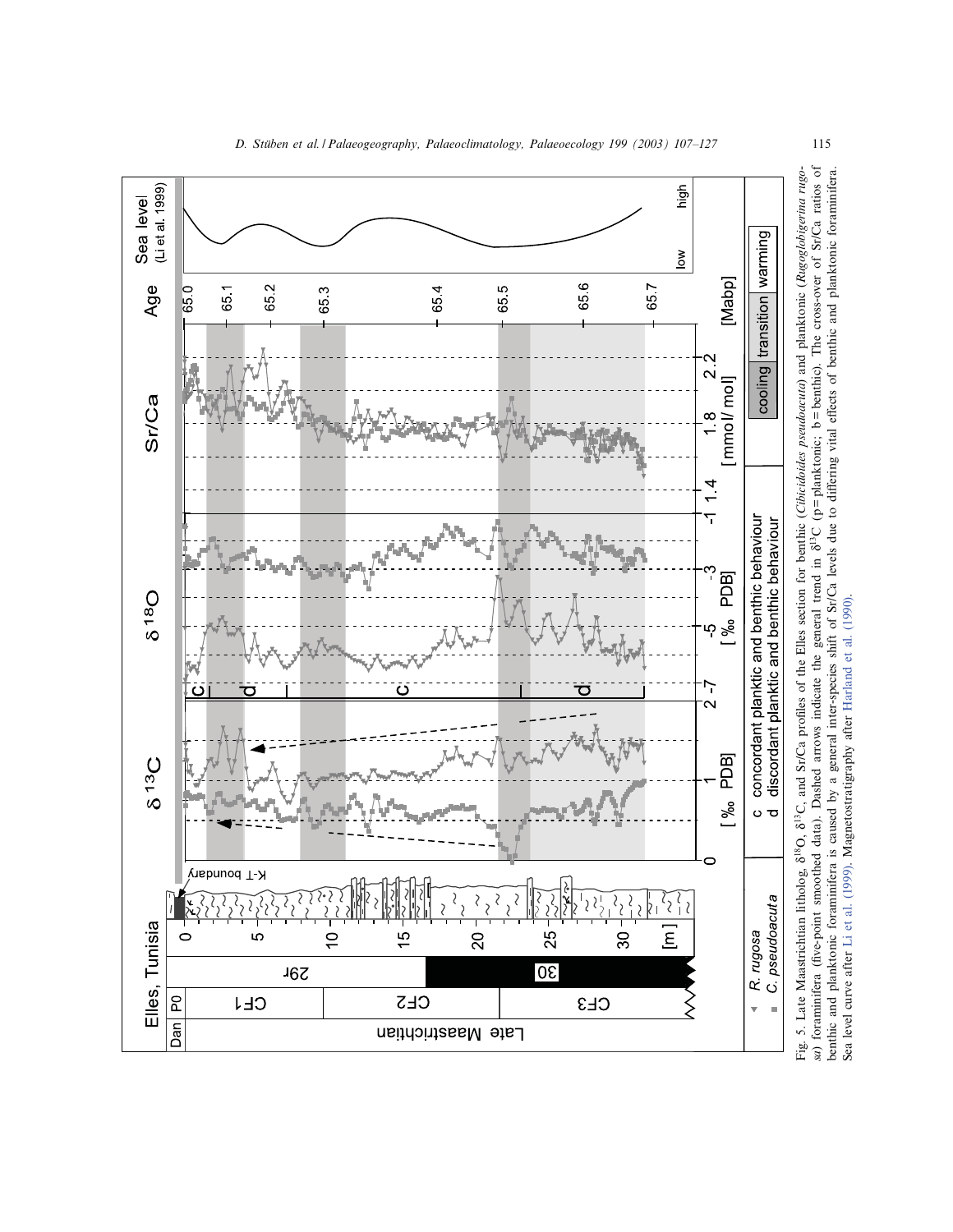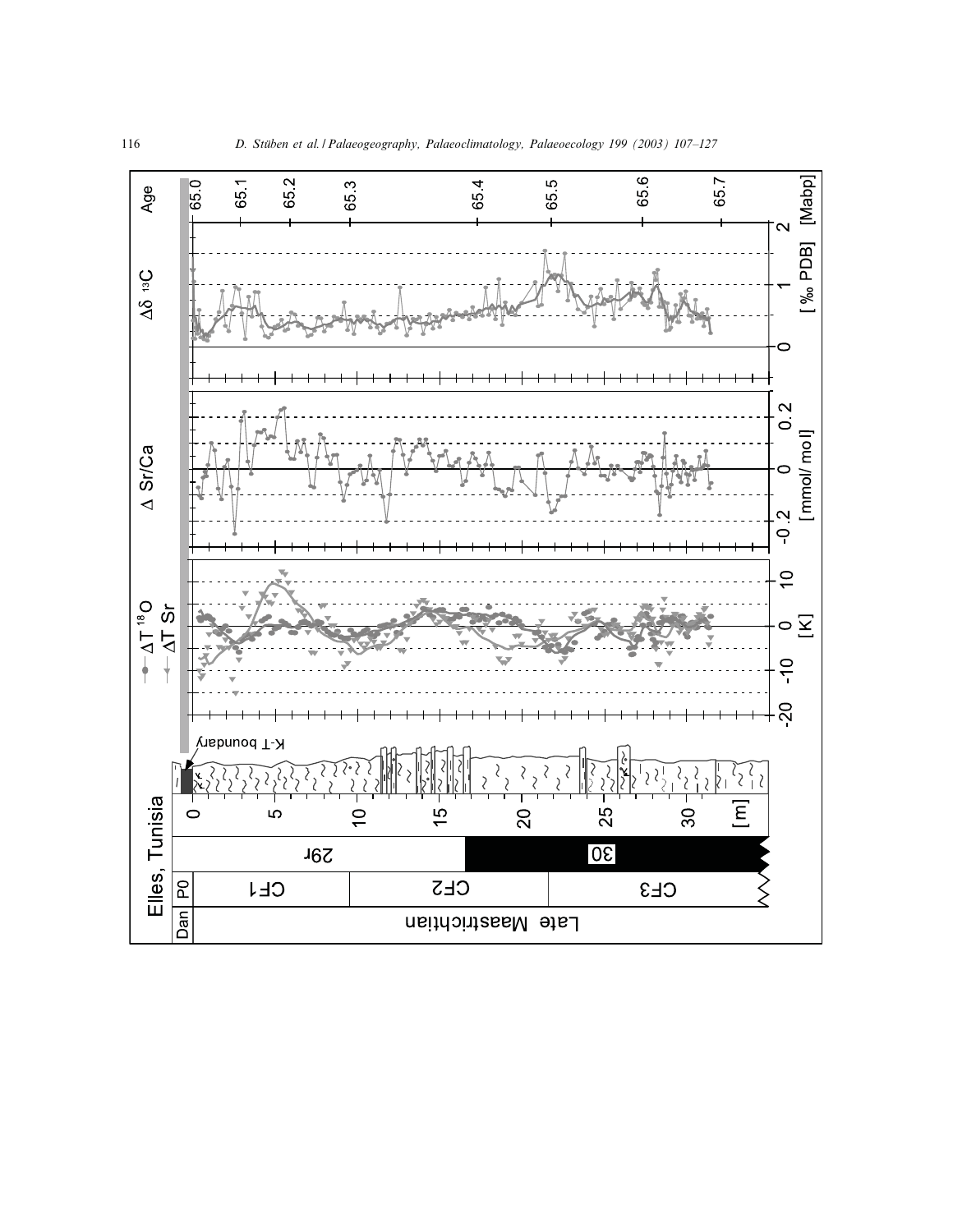trichtian (Li et al., 2000). But in Tunisian sections Maastrichtian  $\delta^{13}$ C values in surface and deep waters are variable and generally  $2-3\%$  lower relative to the open ocean (D'Hondt and Lindinger, 1994; Barrera, 1994). Similarly low  $\delta^{13}C$ values have been observed in the upper Maastrichtian of Egypt (Keller et al., 2002). This suggests a primarily regional record and reflects a relatively constant terrestrial organic influx of lighter carbon.

 $\delta^{18}$ O isotopes:  $\delta^{18}$ O values of planktonic and benthic foraminifera display roughly similar trends in low-frequency cycles with varying gradients, but exhibit convergent and divergent episodes in the high-frequency range (Fig. 5). The first convergent episode and minimum surfaceto-deep gradient coincide with the benthic  $\delta^{13}$ C excursions between 21.5 and 3.5 m and zone CF2/CF3 transition. Benthic and planktonic  $\delta^{18}$ O covary and change towards more positive values in this interval, though with a significantly more positive shift in planktonic values. This suggests climatic cooling of both surface and bottom waters in this relatively shallow continental shelf environment. Generally lighter  $\delta^{18}O$  values in zone CF2 suggest a period of warming that culminates between 11 and 16 m. A second minimum in the  $\Delta^{18}$ O gradient associated with more positive planktonic  $\delta^{18}$ O values, indicates cooling between 8 and 11 m at the CF1/CF2 zone boundary. Between 4 and 8 m generally more negative planktonic  $\delta^{18}O$  values suggest warming. This interval is followed by strongly oscillating and generally more positive values between 2 and 4 m below the K/T boundary, which suggests unstable climatic and environmental conditions. In the last 2 m below the K/T boundary, benthic and planktonic values covary, followed by an abrupt increase at the  $K/T$  boundary (see Stüben et al., 2002, for details of the K/T boundary event).

# 4.2. Sr/Ca results

The incorporation of Sr into foraminiferal calcite is controlled by the Sr/Ca ratio of seawater, temperature, salinity, pH, pressure, and vital effects (Lea et al., 1999; Rathburn and De Deckker, 1997; Rosenthal et al., 1997). Sea level fluctuations affect Sr flux into the oceans. At times of subsiding sea levels, Sr-rich aragonite from continental shelfs exposed to weathering alters to calcite; because calcite can incorporate less Sr than aragonite, the released Sr is relatively rapidly transported into the oceans (90% of Sr in shelf carbonate within less than 100 000 years; Stoll and Schrag, 1996, 1998). Therefore, sea level fluctuations are characterized by variations in the Sr content of sediment layers and the foraminifera incorporate Sr into their shells in equilibrium with seawater (e.g. Graham et al., 1982; Stoll and Schrag, 1996, 2001). The sea level dependency of the Sr/Ca ratio can be overprinted by the effect of changing temperature, salinity, pH, (Lea et al., 1999; Malone and Baker, 1999) and pressure (Rosenthal et al., 1997;  $\sim$  100 µmol/mol per 1000 m), as well as by non-equilibrium vital effects. Laboratory experiments revealed that the Sr distribution coefficient between calcite and solution increases with temperature (Malone and Baker, 1999). From live cultures Lea et al. (1999) obtained positive slopes for the dependencies of Sr uptake in foraminiferal calcite with temperature (11-18 µmol/mol per  $°C$ ), salinity (10  $\mu$ mol/mol per psu) and pH (69-148  $\mu$ mol/mol per unit), whereas increasing pressure decreased the Sr uptake by 100 Wmol/mol per 1000 m (Rosenthal et al., 1997). The Elles section was deposited at middle to outer neritic depths at  $\sim$ 100 m (Li et al., 1999; Abramovich et al., 2002). Due to low water depth during sediment deposition the pressure dependency can be neglected, but a decreasing sea level may have sig-

Fig. 6. Comparison of temperature differences calculated from  $\Delta^{18}$ O and Sr/Ca ( $\Delta$ Sr/Ca) between planktonic and benthic foraminifera.  $\Delta T_{180}$  is calculated after Erez and Luz (1992), based on the differences of  $\delta^{18}$ O.  $\Delta T_{Sr}$  is calculated from  $\Delta S r/Ca$  using calibration data from culture experiments (Lea et al., 1999). Dots are raw data, lines are five-point smoothed data. Magnetostratigraphy after Harland et al. (1990).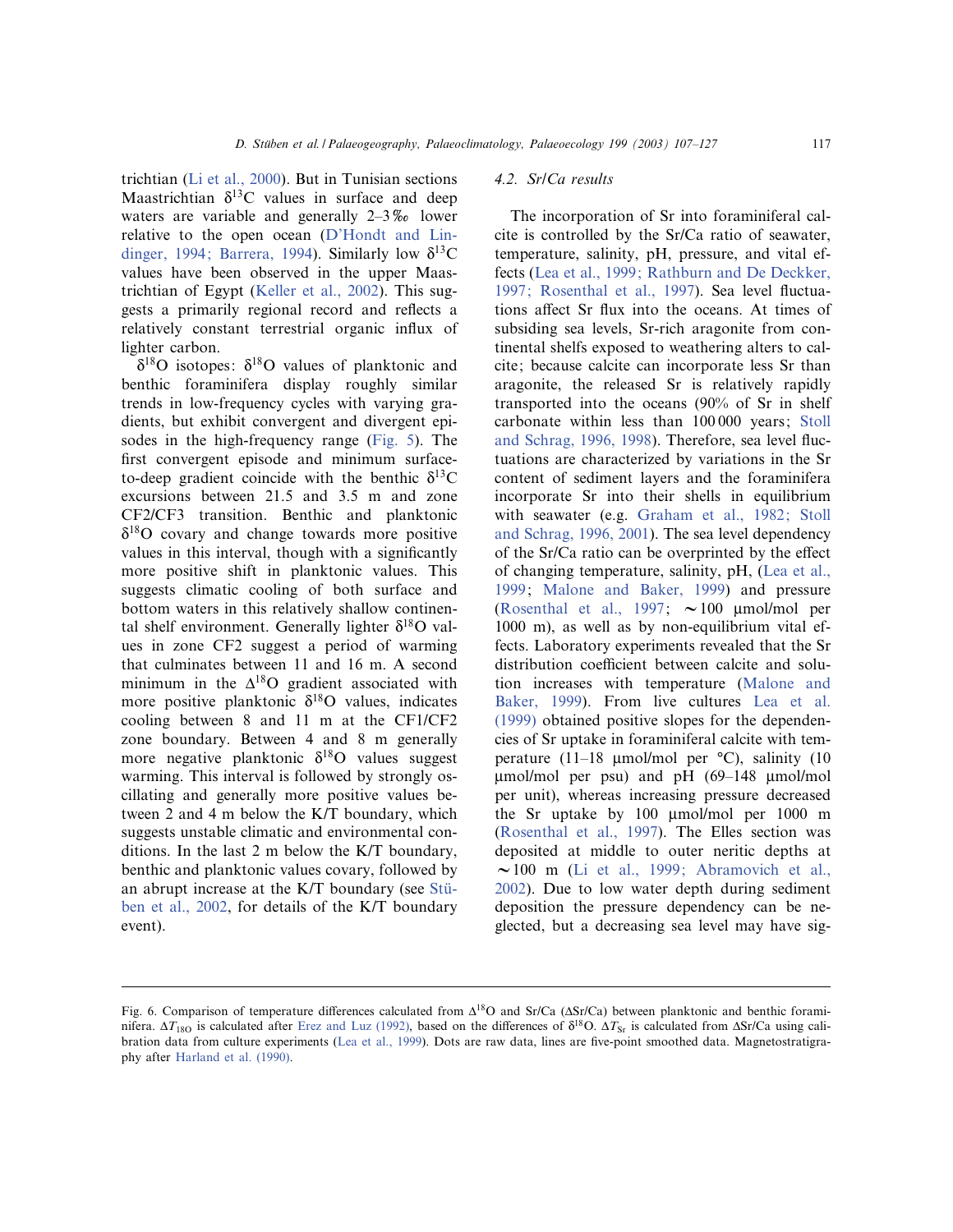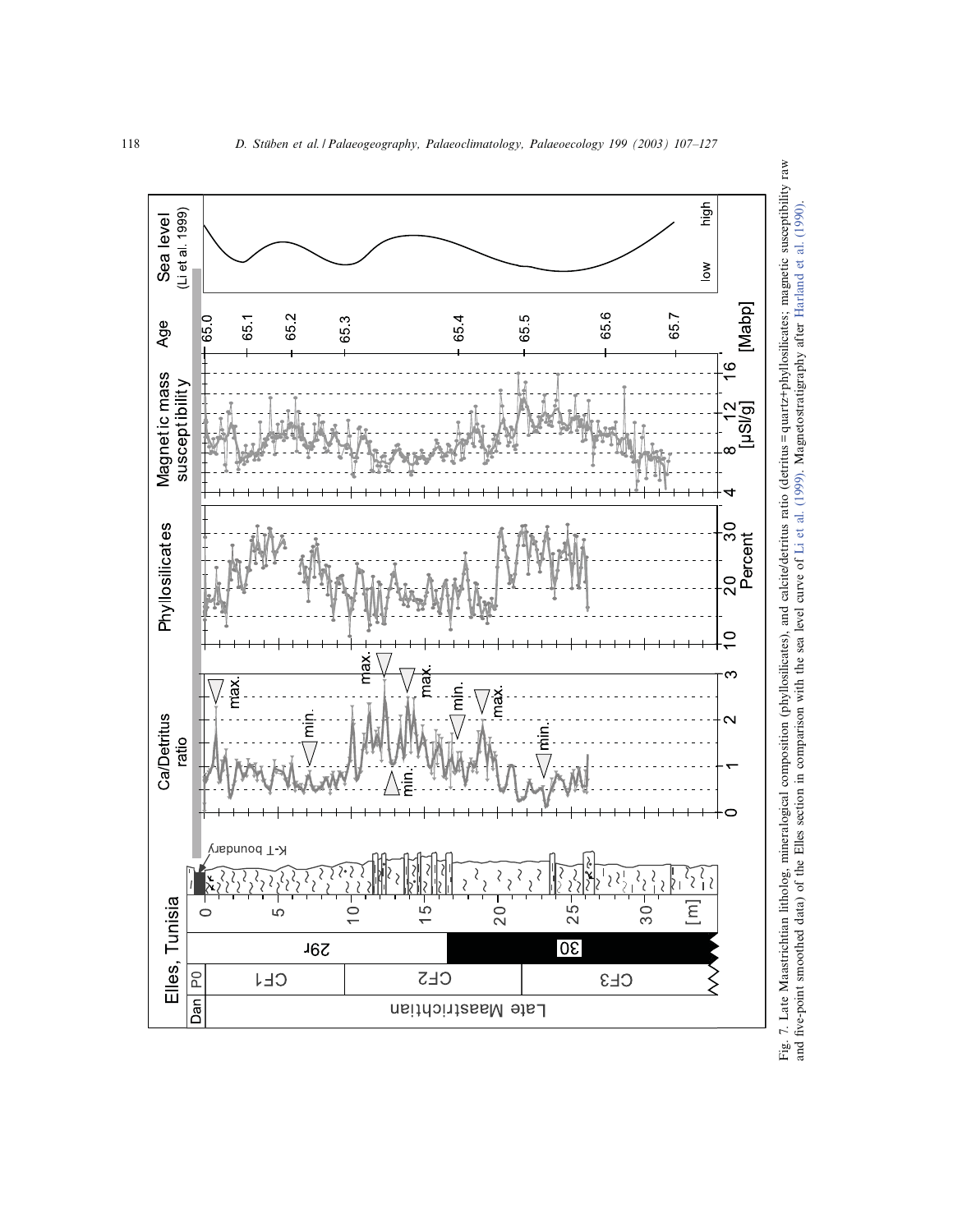nificantly increased riverine Sr flux into the ocean. For this reason, one might argue for a more rapid response in seawater Sr/Ca ratios in shallow water depositional environments such as Elles than in the deep sea, even though the long residence time of Sr in the water column delays the response to increasing sea levels.

At Elles the Sr/Ca ratios of benthic and planktonic foraminifera generally covary between ratios of 1.6 and 1.8 mmol/mol near the base of the section and between 1.7 and 1.9 mmol/mol through the upper CF3 to CF2 intervals (Fig. 5). In CF1 benthic Sr/Ca values gradually increase between 1.8 and 2.0 mmol/mol with planktonic values significantly higher (up to 2.2 mmol/mol) and strongly fluctuating between 3 and 5 m below the K/T boundary. In the 2 m below the K/T boundary Sr/Ca values of both planktonic and benthic foraminifera reach peak values and then decline near the boundary. Across the entire section Sr/Ca ratios of benthic and planktonic foraminifera increase to the top. If this general trend is mainly temperature controlled, then  $\delta^{18}O$  values should display a steady decrease from bottom to top, which is not the case. This indicates that at Elles temperature is not the major control for the Sr/Ca ratios in benthic and planktonic foraminifera.

The increasing Sr/Ca trend suggests lower sea levels near the CF3/CF2 boundary, in the middle of CF1 and again near the top of CF1 (Fig. 5). This interpretation seems to be supported by the high quartz content at the CF3/CF2 transition and a short hiatus or condensed interval, and the high quartz content between 1 and 2 m below the K/T boundary (Fig. 7). But the correlation is not precise and the low detrital influx in CF1 corresponds to the low quartz influx. The relatively poor correlation may be due to the lagtime in the release of Sr to seawater (depending on the sedimentation rate, the lag-time may correspond to  $0.2-0.8$  m at  $10\,000$  years). Alternatively, the high Sr/Ca values in CF1 may be due to increased chemical weathering, rather than the sea level fall, as suggested by warmer temperatures (Fig.  $5$ ) and clay mineralogy that reflects increasingly humid conditions at Elles (Adatte et al., 2002).

Although Sr is presumed to be homogeneous in its distribution in the water column (e.g. de Villiers, 1999), the gradient of the Sr/Ca ratios  $(\Delta Sr)$ Ca) between benthic and planktonic foraminifera varies with depth because of the dependency of the distribution coefficient between seawater and foraminiferal calcite on sea level, salinity, pH, and temperature changes. Consequently, the surfaceto-deep gradient of the Sr/Ca ratio will mainly be controlled by the surface-to-deep temperature and/or salinity gradient.

The low but nevertheless significant cross-correlation coefficient ( $r = 0.254$ ,  $n = 230$ ,  $P < 0.1\%$ ) of the surface-to-deep Sr/Ca ratio  $(\Delta S r/Ca)$  and the  $\Delta^{18}$ O surface-to-deep temperature gradient  $(\Delta T,$  Fig. 6) suggests that the surface-to-deep Sr/Ca ratio is mainly controlled by variations in the temperature difference of surface and bottom waters. Low surface-to-deep Sr/Ca gradients correspond to cool intervals and high gradients to warm climatic intervals. These fluctuations in the Sr/Ca ratios of benthic and planktonic foraminifera may reflect variations between surface water and sediment surface temperatures. Effects of pressure dependency (Rosenthal et al., 1997) related to short-term sea level fluctuations are of minor importance in this shallow water section. Additional variability in the Sr/Ca ratios may be introduced by vital effects (resulting in different Sr contents in planktonic and benthic foraminifera), or by varying local gradients of the Sr concentration in the water column as a consequence of variations in the riverine flux (Stoll et al., 1999).

#### 4.3. Paleotemperature trends

Although diagenetic alteration of foraminiferal tests at Elles shifts the original temperature signals to warmer values, relative changes in planktonic and benthic foraminifera and long-term trends are preserved (e.g. Schrag et al., 1992, 1995; Sakai and Kano, 2001; Pearson et al., 2001). As a result, calculated temperatures, particularly of planktonic species, tend to be significantly higher than the original temperature values. Nevertheless, temperature calculations of somewhat recrystallized planktonic and benthic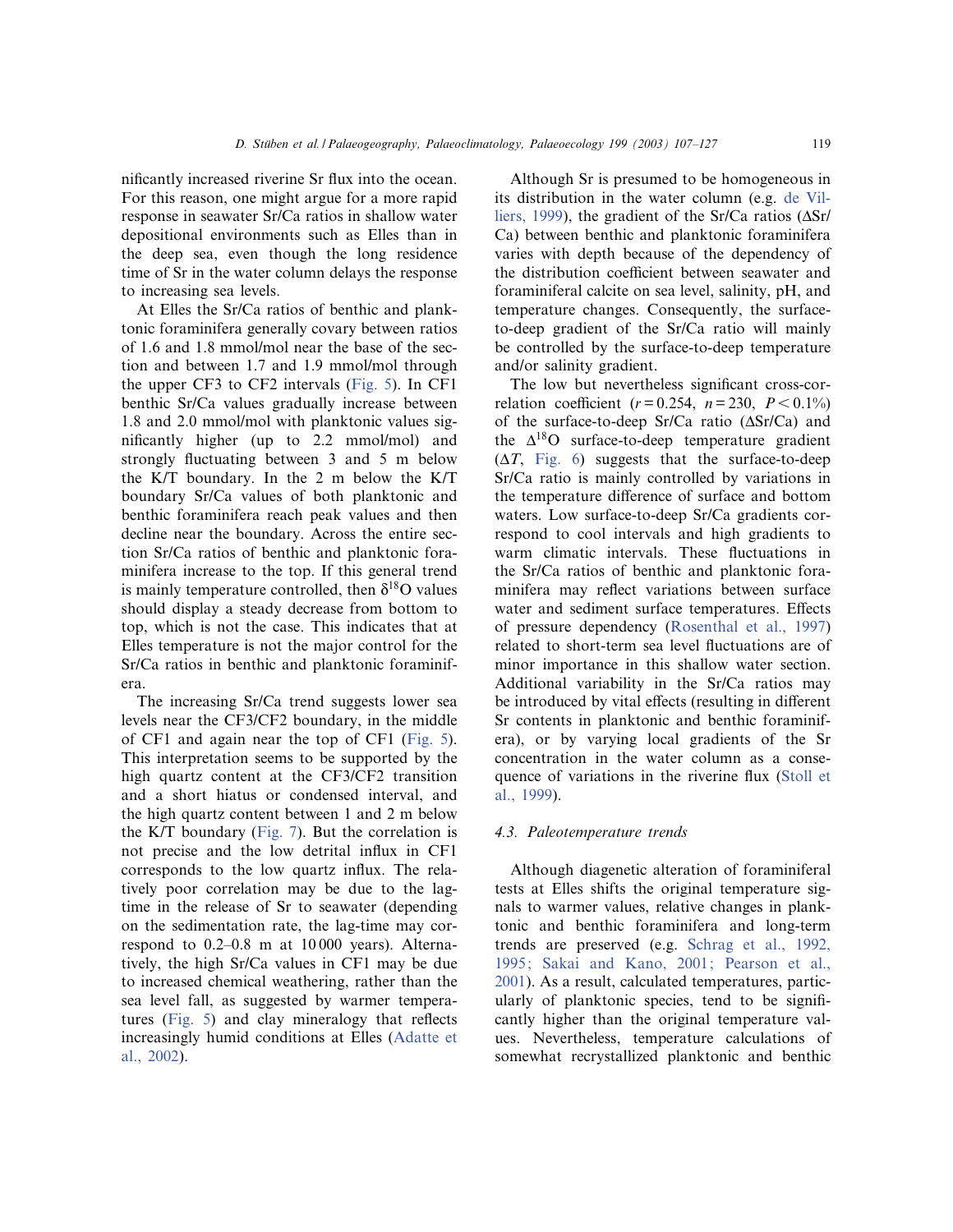foraminiferal tests are useful to evaluate surfaceto-deep temperature gradients and watermass stratification. For this purpose, temperature and  $\Delta T$  values were calculated for both planktonic and benthic species based on Erez and Luz (1992) (Fig. 6). A  $Sr/Ca_{Foram}$  thermometer based on the foraminiferal data of Lea et al. (1999)  $(\Delta T_{\rm Sr})$  was applied to the variations in the surface-to-deep Sr/Ca gradient for comparison. Differences in salinity of bottom and surface waters are likely due to density differences, with higher salinities expected in bottom waters. Reduced salinity of the surface waters by dilution with fresh water would increase the apparent temperature difference obtained from the  $\delta^{18}$ O thermometer, but reduce the temperature difference from the  $Sr/Ca_{\text{Foram}}$  thermometer. The similar temperature trends and range of variations indicate that the effects of diagenesis and salinity variations of the surface waters on long-term temperature trends are relatively minor.

As would be expected, planktonic foraminifera show greater variations than benthic species because surface waters are more sensitive to temperature fluctuations than bottom waters. Both longterm and short-term trends are apparent. Longterm trends in the lower and upper parts of the Elles section (zones CF3 and CF1 intervals) show relatively close benthic and planktonic values, whereas in zone CF2 they diverge. The same trend is observed in the  $\Delta T_{\rm Sr}$  and  $\Delta T$   $\delta^{18}$ O values (Fig. 6). This can be explained by changes in sea level, climate, and mixing of the water column, with all of them influencing the observed temperature trends.

A lower sea level prevailed during deposition of the CF3 interval with a sea level lowstand at the CF2/CF3 boundary (Li and Keller, 1998c; Li et al., 2000; Abramovich et al., 2002). The divergent benthic and planktonic values in zone CF2 correspond to a rising sea level and global climate warming (Stott and Kennett, 1990; Barrera, 1994; Li and Keller, 1998b) and suggest increased watermass stratification. The global warming continued into CF1, accompanied by warmer bottom water temperatures, and was followed by cooling in the uppermost Maastrichtian. At Elles, the climate warming of CF1 appears to be reflected by

increased mixing of the water column and somewhat warmer bottom water temperatures. There are also three short-term episodes of strongly convergent  $\delta^{18}$ O values that reflect cooling of surface waters and strong mixing of the water column, possibly accompanied by lower sea levels. These episodes occurred at the CF3/CF2 and CF2/CF1 transitions and in the upper part of CF1 (Fig. 6).

## 4.4. Mineralogy

Relative changes in bulk rock compositions indicate variations in sediment sources and reflect the variable intensity of weathering and erosion under arid and humid climates (Chamley, 1989; Weaver, 1989), as well as the variable influx of terrigenous sediments into the oceans during high and low sea levels. High detrital influx (phyllosilicates and quartz) is generally associated with increased erosion and transport during lower sea levels and seasonally cool climate. In contrast, high carbonate deposition is generally associated with humid warm climates and transgressive seas. At Elles, periods of increased phyllosilicates (Fig. 7) and quartz contents correspond to lower sea levels and increased erosion near the CF3/CF2 boundary and near the top of the section below the K/T boundary. In zone CF2, the decreased detrital influx (lower quartz and phyllosilicates) suggests a rising sea level, whereas a decreasing sea level is suggested in CF1 by decreased quartz, but high phyllosilicate content. The sea level changes inferred from mineralogical proxies are supported by sea level changes from biostratigraphic data (Li et al., 1999, 2000), which reveal sea level lowstands at  $\sim$  21 m (65.5 Ma) and a rapidly decreasing sea level in the uppermost 3 m (100 kyr) of the Maastrichtian. The time control is calculated from the sedimentation rates derived from variations of the cyclicity of the magnetic mass susceptibility data discussed below.

The general trend of increasing calcite/detritus ratios between  $\sim$  21 m (65.5 Ma) and 3 m (65.1 Ma) is overlain by high- and low-frequency sinoidal fluctuations, which show minima suggesting lower sea levels at  $\sim$  23 m ( $\sim$  65.53 Ma),  $\sim$  15– 18 m (65.40–65.44 Ma), 13 m (65.38 Ma), and  $\sim$ 8 m (65.27 Ma). Maxima in Ca/detritus ratios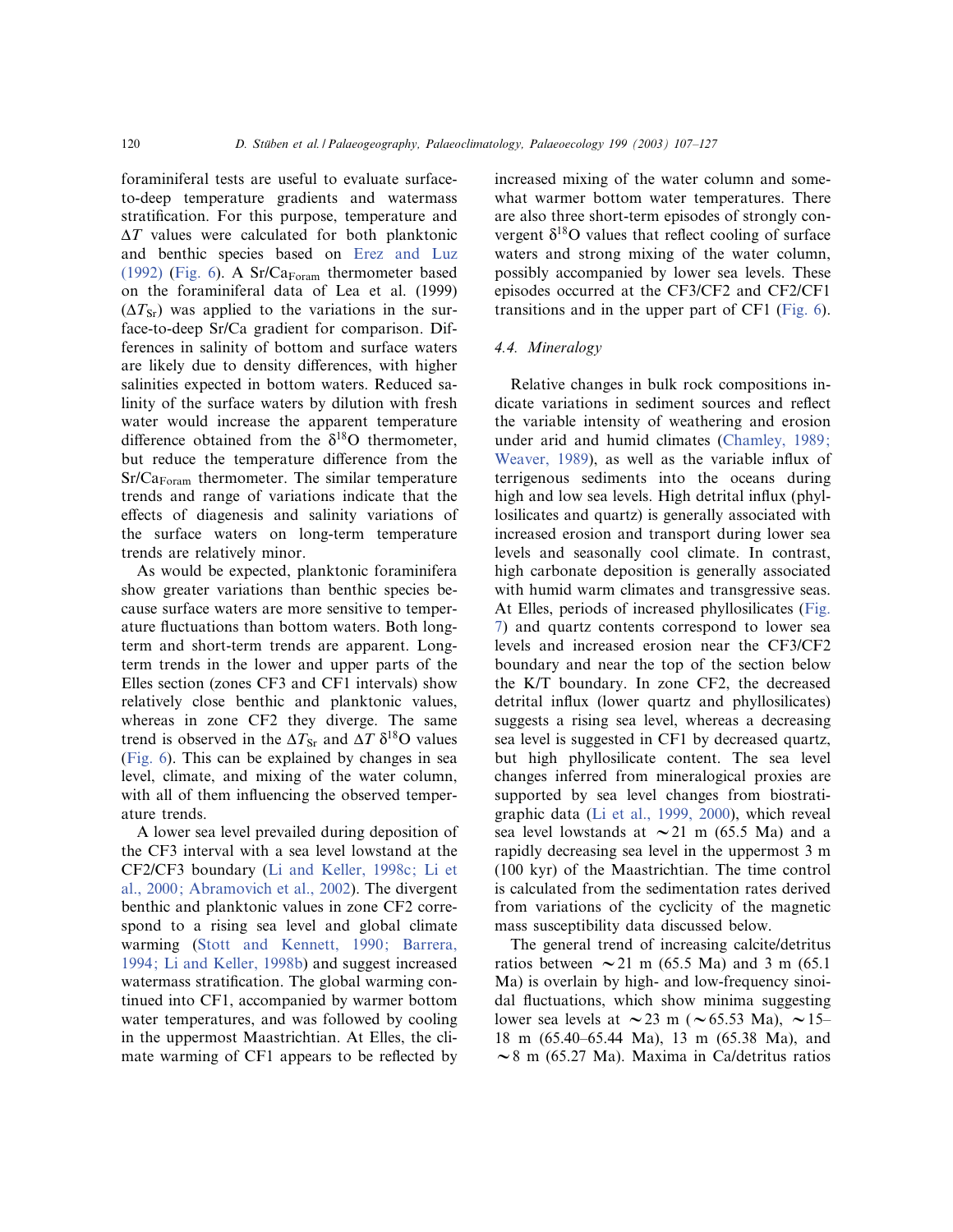indicate higher sea levels at  $\sim$  19 m (65.46 Ma),  $\sim$  14 m ( $\sim$  65.39 Ma), 12 m (65.36 Ma) and 1 m  $(\sim 65.03$  Ma, Fig. 6). These local sea level variations derived from the Ca/detritus ratio at Elles generally coincide with the sea level curve of Li et al. (1999) from mid-Atlantic DSDP Site 525A.

## 4.5. Magnetic mass susceptibility

Magnetic susceptibility of sediments is related to the mineralogical composition of the sediments and depends on grain size and concentration of magnetic minerals. Only Fe-bearing rock-forming minerals show positive susceptibility, with ferrimagnetic minerals, like magnetite, orders of magnitudes higher than the susceptibility of all other rock-forming minerals. Thus, even in low concentrations these minerals dominate the bulk susceptibility of sediments (Dekkers, 1997). Sea level changes alter the detrital input, resulting in possible shifts in mineral sources and types. In the supposedly ice-free world of the late Cretaceous, sea level changes are unlikely to be driven by Milankovich forcing although weathering conditions strongly depend on climate, which is influenced by variations in insolation. Changing weathering conditions mainly affect riverine input and eolian influx, which effectively act in the Milankovich frequency range (Tauxe, 1993).

At Elles, magnetic mass susceptibility varies from 4 to 16  $\mu$ SI/g and generally mimics the trend of phyllosilicates with a reasonable correlation between intervals of high phyllosilicates and high magnetic susceptibility ( $r = 0.48$ ,  $n = 291$ ,  $P < 0.00$ ; Fig. 7). The long-term quartz trend does not correlate with either phyllosilicates or magnetic susceptibility in zone CF1, possibly due to changes in climate to more humid seasonal cool conditions and hence decreased quartz transport (Adatte et al., 2002). Moreover, short-term cycles are evident with a good correlation between increased phyllosilicate input and high magnetic susceptibility.

The magnetic susceptibility record at Elles thus exhibits both a long-term trend and short-term variations in the amount and composition of terrigenous sediment flux relative to biogenic carbonate production, and these are governed by climate and local sea level changes. Magnetic

susceptibility is tracking changes in weathering intensity on adjacent continents and, unlike sea level changes in an ice-free world, they likely vary with Milankovich-driven climate variations.

## 4.6. Time series analysis

To determine periodicities in the sediment column at Elles, time series analysis was performed on magnetic mass susceptibility data and the Sr/ Ca and C and O isotope values of benthic (Cibicidoides pseudoacuta) and planktonic (Rugoglobigerina rugosa) foraminifera. Before applying time series analysis, variations in sedimentation rates were evaluated based on susceptibility and biostratigraphic data. Based on planktonic foraminiferal biostratigraphic data sediment accumulation rates for the combined CF1-CF2 interval averages of 4.88 cm/kyr, or 3.2 cm/kyr for CF1 and 8 cm/kyr for CF2 were obtained.

In the susceptibility data two main short cycles are apparent with high-frequency variations superimposed at about 0.8–1.0 m and 1.6 m intervals (Fig. 7). This suggests the presence of 20 kyr and 40 kyr cycles based on biostratigraphic age correlations and an average sediment accumulation rate of 4.88 cm for the CF1^CF2 interval, which spans the 450 kyr of chron 29R below the K/T boundary (Li and Keller, 1998a,b). The dominating very low frequent sinoidal periodicity of the susceptibility data is assumed to represent the  $\sim$  400 kyr Milankovich cycle. The wavelength of this periodicity increases with depth. The clearly visible elongated periodicity in the lower half of the profile reflects increased sedimentation rates in CF2/CF3 as compared to CF1.

To account for the effects of varying sedimentation rates, a sinus function was fitted to the long periodicity, and the sedimentation rate was stepwise adjusted in order to get the best possible fit for the long periodicity. After this stepwise adjustment, estimated sedimentation rates average 3.2 cm/kyr for the interval between 0 and 6.4 m  $(\sim 65-65.2$  Ma), 2.5 cm/kyr for the interval between 6.6 and 9.8 m ( $\sim$  65.2–65.3 Ma), 8 cm/kyr between 9.8 and 17.6 m ( $\sim$  65. 3–65.4 Ma), and 5 cm/kyr for the older succession (17.8–31.45 m). The average adjusted sedimentation rate is 5.04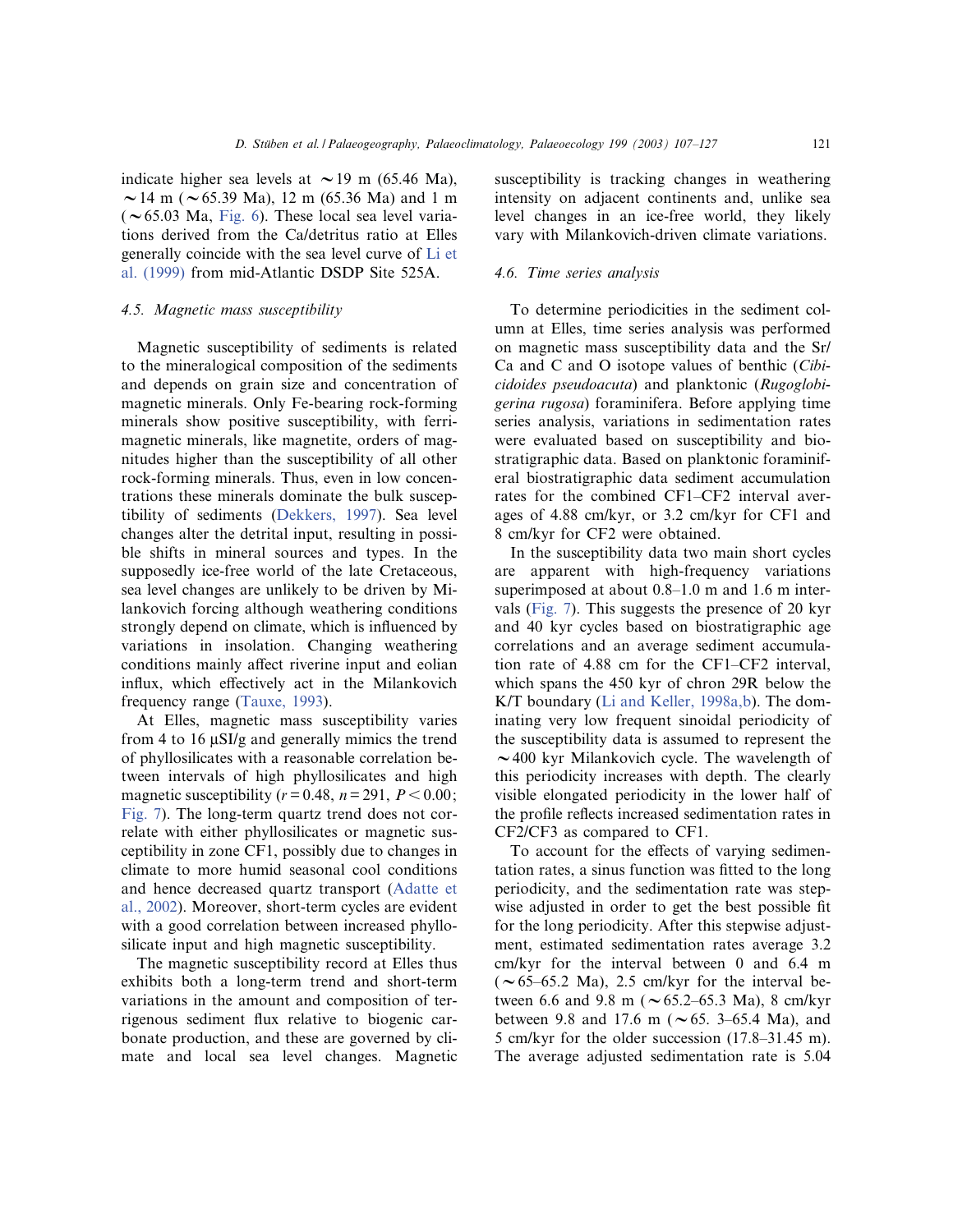

Fig. 8. Red noise normalized energy spectrum of the periodicities from time series analysis of magnetic mass susceptibility,  $\Delta\delta^{18}$ O, and  $\Delta\rm Sr/C$ a for the Elles Maastrichtian section showing 20, 40, and 100 kyr Milankovitch cycles. The lines 95% s.l. and 80% s.l. mark the Monte Carlo simulations of the 95% and 80% significance levels. The time series analysis is based on sedimentation rates of 3.2 cm/kyr for CF 1, 2.5 cm/kyr for CF2, and 5^8 cm/kyr for CF2 to CF3.

cm/kyr for CF1 and CF2, which is close to the average sedimentation rate of 4.88 cm/kyr estimated from biostratigraphy. Similar results were obtained by adjusting the sedimentation rates based on fitting the 20 kyr cycle to the susceptibility record (Hambach and Adatte, 2000).

Based on these stepwise adjusted sedimentation rates, time series analysis was carried out using the REDFIT program (Schulz and Mudelsee, 2002), in order to isolate the shorter Milankovich cycles (20, 40 and 100 kyr). REDFIT is based on the SPECTRUM algorithm (Schulz and Stattegger, 1997), which allows the analysis of unevenly spaced time series. REDFIT estimates the red noise spectra from unevenly spaced time series by fitting a first order autoregressive, AR1, function. To reduce the effects of white noise the raw data were smoothed by a five-point moving average, using weights derived from a parabolic smoothing function (Savitzky and Golay, 1964).

The resulting periodograms for  $\delta^{18}O$ ,  $\delta^{13}C$ , and Sr/Ca ratios for benthic and planktonic foraminifera as well as for the magnetic susceptibility display clear low and short periodicities of  $20 \pm 3$ ,  $40 \pm 5$  and  $100 \pm 15$  kyr, which correspond to Milankovich cycles. However, the peaks are below the 80% false alarm level for red noise, except for susceptibility data. For the surface-to-deep gradients,  $\Delta^{18}O$  ( $\Delta T$ ),  $\Delta^{13}C$ , and ( $\Delta Sr/Ca$ ), these cyclicities are more pronounced and the 20 kyr precision cycle, 40 kyr obliquity cycle, and eccentricity cycle of  $\sim$  100 kyr can be identified at the 80% and for  $\Delta T$  at the 95% significance level (Fig. 8). A 60 kyr resonance (possibly the half of the 127 kyr eccentricity cycle) is present in the periodograms of  $\delta^{18}O$ ,  $\delta^{13}C$ , and Sr/Ca ratios for benthic and planktonic foraminifera, but is not traceable in the surface-to-deep gradients.

## 5. Discussion

# 5.1. Climate and productivity: the last 700 kyr of the Maastrichtian

During the last 700 kyr of the Maastrichtian the eastern Tethys (Tunisia) experienced major variations in climate and productivity that reflect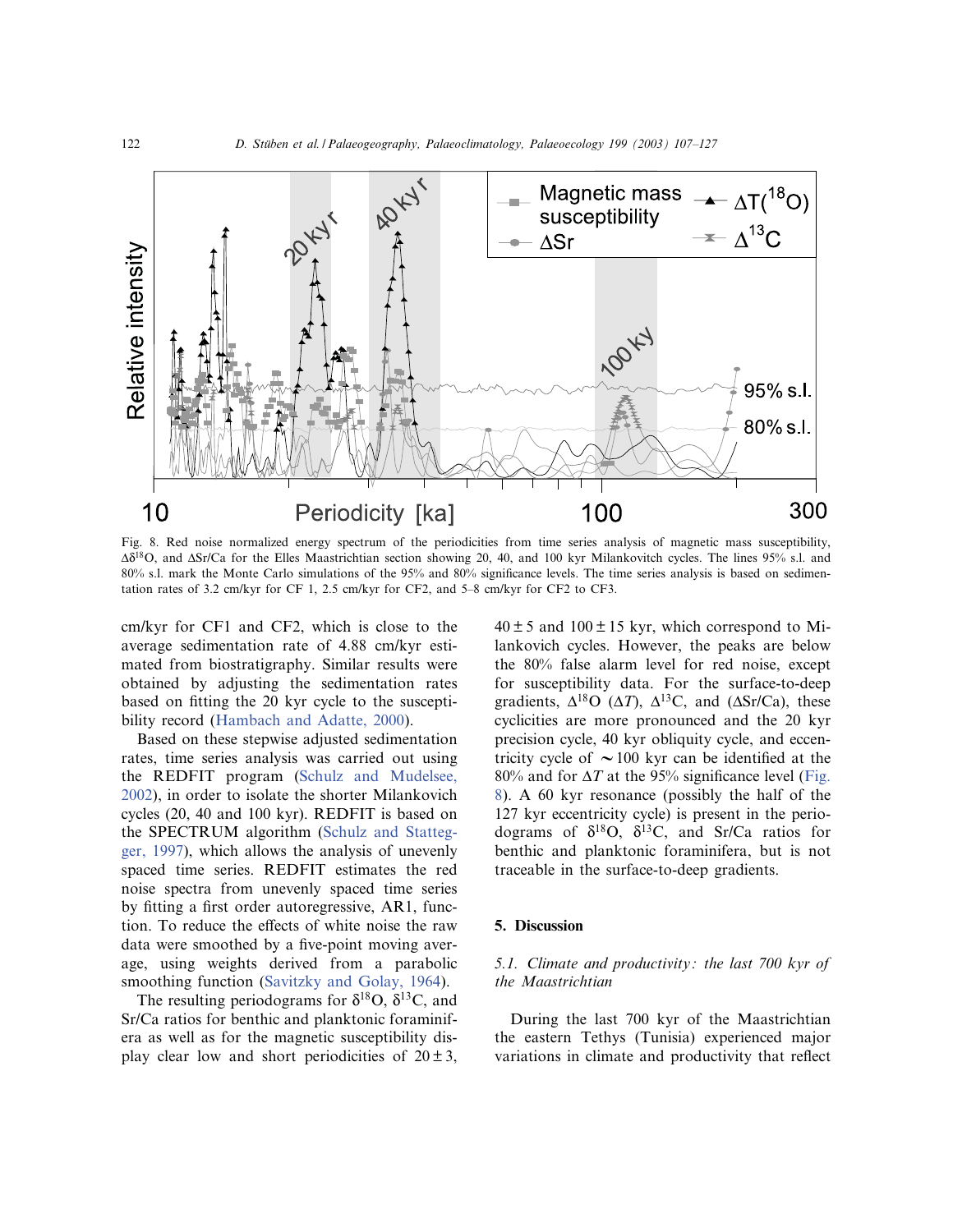global paleoceanographic changes. Based on a high-resolution database that includes various paleoceanographic proxies, including  $\delta^{13}$ C,  $\delta^{18}$ O, Sr/ Ca, mineralogical and magnetic susceptibility data of the Elles section in Tunisia, the environmental history can be reconstructed.

Between 65.7 and 65.5 Ma (CF3) relatively high but gradually decreasing  $\delta^{18}O$  values, a fluctuating and decreasing surface-to-deep temperature gradient, and an increasing  $\delta^{13}$ C gradient indicate climate cooling and relatively high productivity. A major positive excursion in  $\delta^{18}$ O between 65.50 and 65.55 Ma (CF3/CF2 boundary, 21.5^23.5 m) marks maximum upper Maastrichtian cooling (Figs. 5 and 6), whereas the fluctuating  $\delta^{18}$ O values, and very low surface-to-deep Sr/Ca ratios and temperature gradients indicate strong mixing of the water column during cooling (Figs. 5 and 6). The major drop in benthic  $\delta^{13}$ C values, but only minor decrease in surface waters, probably reflects changes in carbon isotopes of the oceanic total dissolved carbon, and increased carbon flux due to erosion and weathering related to the climatic cooling and accompanying sea level fall. This stratigraphic interval corresponds to a global cooling maximum in the upper Maastrichtian (Barrera, 1994; Barrera et al., 1997; Li and Keller, 1998a,b), associated with a sea level fall and widespread hiatus (Haq et al., 1987; Keller and Stinnesbeck, 1996; Li et al., 1999, 2000). A short hiatus or condensed interval may be present at this interval at Elles as suggested by abrupt faunal, isotopic, and mineralogical changes (Figs. 5 and 7; Adatte et al., 2002; Abramovich and Keller, 2002).

After the cooling maximum, surface and bottom water temperatures rapidly increased, reaching the first of two warm events in CF2  $(12-16 \text{ m},$ 65.33–65.38 Ma), whereas the  $\delta^{13}$ C gradient gradually decreased due to lower surface  $\delta^{13}$ C values. This warm event marks the onset of a global short-term warming which is best documented at DSDP Site 525 (Walvis Ridge, mid-latitude South Atlantic), where temperatures are estimated to have increased by  $3-4°C$  in both surface and intermediate waters (Li and Keller, 1998b), but the same warm event has also been recognized in numerous other deep-sea sections from high to low latitudes (Shackleton et al., 1984; Stott and Kennett, 1990; Barrera et al., 1997; Olsson et al., 2001). A warming-up period indicates oceanic turnover and probably decreasing thermohaline circulation during a sea level rise and consequently decreasing productivity. The likely cause for this short-term global warming is increased greenhouse gases probably from major Deccan Trap volcanism estimated between 65.2 and 65.4 Ma (Courtillot et al., 1988, 1996; Baski, 1994; Hoffmann et al., 2000).

Surface waters cooled markedly across the CF2–CF1 transition (11–8 m, 65.33–65.26 Ma) and productivity continued to decrease as indicated by decreasing surface  $\delta^{13}$ C, and  $\Delta^{13}$ C gradients. Another short-term warming in CF1 (8^ 4 m, 65.26^65.12 Ma) and strongly diverging Sr/Ca suggest an increased surface-to-deep temperature gradient during the upper Maastrichtian. At this time, primary productivity reached minimum values for the upper Maastrichtian, as indicated by major decreases in surface and bottom water  $\delta^{13}$ C and a decreasing surface-to-deep gradient (Figs. 5 and 6).

Major climate cooling occurred in surface waters during the upper part of CF1  $(2-4 m, 10)$  $65.12-65.04$  Ma) and was accompanied by high but variable primary productivity fluxes and strong mixing evident in Sr/Ca ratios. This short-term cooling phase was also observed in the South Atlantic Site 525A (Li and Keller, 1998a) and reflects a change in watermasses. The increase in surface productivity probably triggered a change in the isotope composition of the total dissolved inorganic carbon reservoir, which may have been enhanced by increased carbon burial and decreased carbon flux from weathering due to a sea level transgression.

The last 40 kyr below the K/T boundary are marked by very unstable paleo-oceanographic conditions, rapid warming, and strong mixing of surface and bottom waters. The surface-to-deep temperature gradient decreased to almost zero, which corresponds to a decrease in the Sr/Ca ratio of planktonic foraminifera. Surface productivity decreased dramatically while the productivity of benthic foraminifera increased slightly. Similar observations were made based on carbon isotope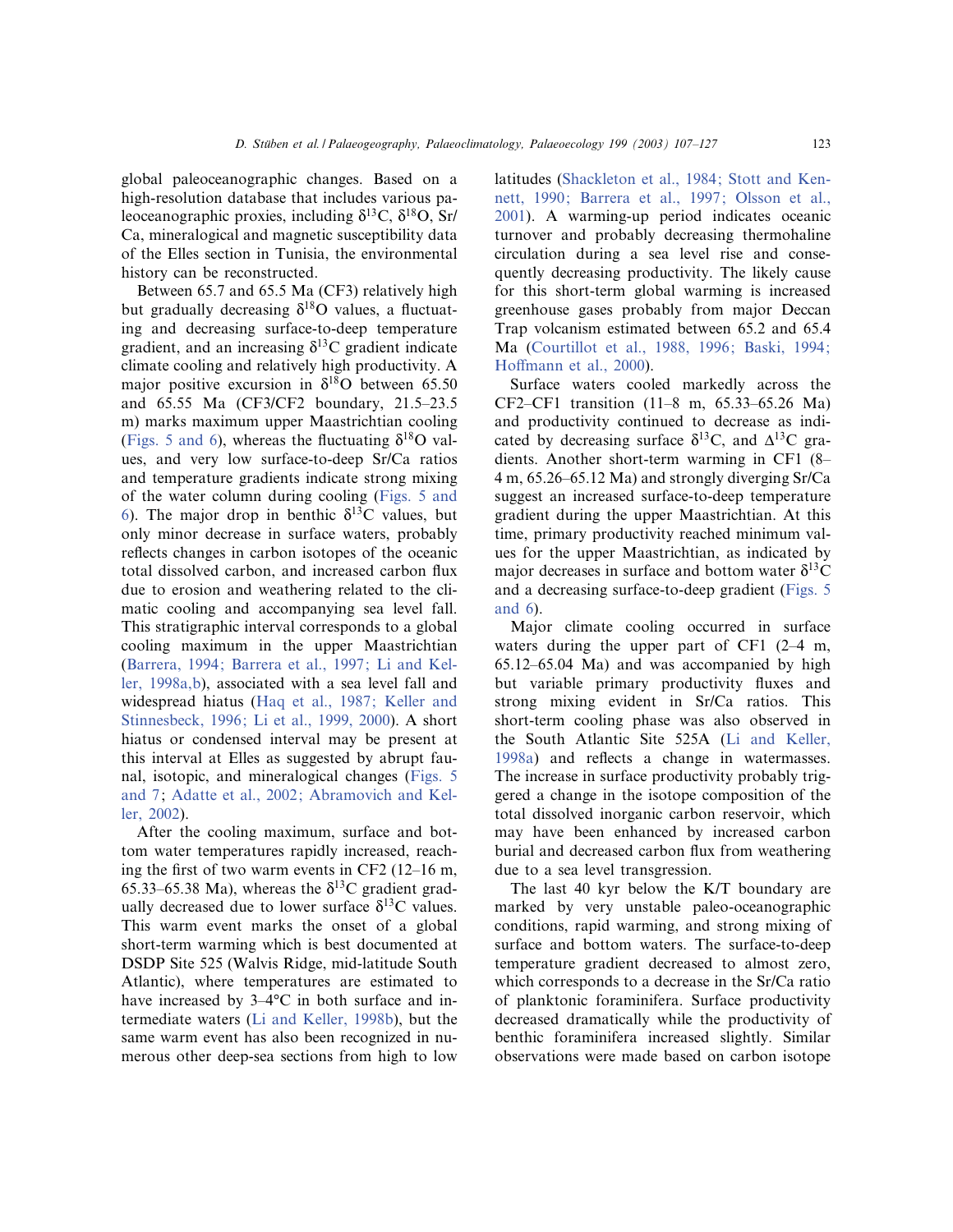studies from various localities (South Atlantic, El Kef, Stevns Klint, Nye Kløv) but were interpreted as a consequence of increasing benthic values, rather than decrease in surface productivity (Keller and Lindinger, 1989; Schmitz et al., 1992; Keller et al., 1993; Li and Keller, 1998a). This suggests that the benthic carbon isotope increase during the last 100 kyr of the Maastrichtian primarily reflects changes in the rate and source of deep water productivity, rather than reduced organic carbon oxidation as a result of lower surface productivity (Zachos and Arthur, 1986).

## 6. Summary and conclusions

High-resolution  $\delta^{13}C$ ,  $\delta^{18}O$ , Sr/Ca, mineralogical and magnetic susceptibility measurements of hemipelagic sediments spanning the last 700 kyr at Elles, Tunisia, indicate major changes in climate, productivity and sea level. Although diagenetically overprinted, the general trends are preserved in stable isotopes, Sr/Ca, the surface-todeep gradient, and mineralogical and susceptibility records. The following conclusions can be reached:

(1) Correlations of  $\Delta T$  (derived from  $\Delta^{18}$ O and  $\Delta$ Sr), primary productivity ( $\Delta$ <sup>13</sup>C), and magnetic susceptibility with Milankovich cycles indicate that climate, weathering, and nutrient conditions in the Kasserine Island area are mainly driven by variations in insolation, whereas sea level changes during the presumably ice-free Cretaceous world are assumed to be tectonically driven.

(2) Climate changes observed in  $\delta^{18}$ O of planktonic foraminifera are more pronounced in the surface-to-deep gradients of  $\Delta^{18}$ O and  $\Delta$ Sr.

(3) Cooling between 65.7 and 65.5 Ma coincides with increased  $\delta^{13}$ C values, very low Sr/Ca ratios, and a major sea level fall that indicates strong mixing of waters and increased carbon flux due to erosion.

(4) Rapid warming occurred between 65.38 and 65.33 Ma and was accompanied by a decrease in surface productivity that continued through the subsequent rapid cooling of surface waters between  $65.33$  and  $65.26$  Ma (CF2–CF1 transition).

(5) The long-term trend in decreasing primary

productivity parallels a sea level rise between 65.4 and 65.2 Ma (zones CF2 and CF1) and is probably due to decreased thermohaline circulation associated with climate warming.

(6) During the last 200 kyr of the Maastrichtian, rapidly increasing Sr/Ca ratios associated with warm and cool temperatures may be related to increased chemical weathering and changes in bioproductivity, rather than a sea level fall, as suggested by clay mineralogy.

The results from the Elles succession demonstrate that it is possible to separate paleoclimatic from diagenetic signals by using a multiproxy approach, assuming that the response to diagenesis is systematically different for each proxy. Correlation of the climate, productivity and sea level trends at Elles with similar trends at DSDP Site 525A in the mid-latitude South Atlantic supports this approach and also indicates that these are global, rather than local trends.

#### Acknowledgements

This study was funded by the Deutsche Forschungsgemeinschaft (STU 169/20-1, Sti 128/4- 1), NSF INT 95-04309 (G.K.), the Swiss National Fund No. 8220-028367, and US-Israel Binational Foundation (BSF) Grant 9800425. Markus Leosson is greatly acknowledged for the measurement of the stable isotope. We thank the reviewer H. Stoll and B. Malmgren for their helpful comments and suggestions for improvement of this manuscript.

#### **References**

- Abramovich, S., Almogi-Labin, A., Benjamini, C., 1998. Decline of the Maastrichtian pelagic ecosystem based on planktic foraminiferal assemblage changes: Implications for the terminal Cretaceous faunal crisis. Geology 26, 63–66.
- Abramovich, S., Keller, G., 2002. High stress late Maastrichtian paleoenvironment: inference from planktic foraminifera in Tunisia. Palaeoceanogr. Palaeoclimatol. Palaeoecol. 178, 145^164.
- Abramovich, S., Keller, G., Adatte, T., Stinnesbeck, W., Hottinger, L., Stüben, D., Berner, Z., Ramanivosoa, B., Randriamanantenasoa, A., 2002. Age and Paleoenvironment of the Maastrichtian-Paleocene of the Mahajanga Basin, Ma-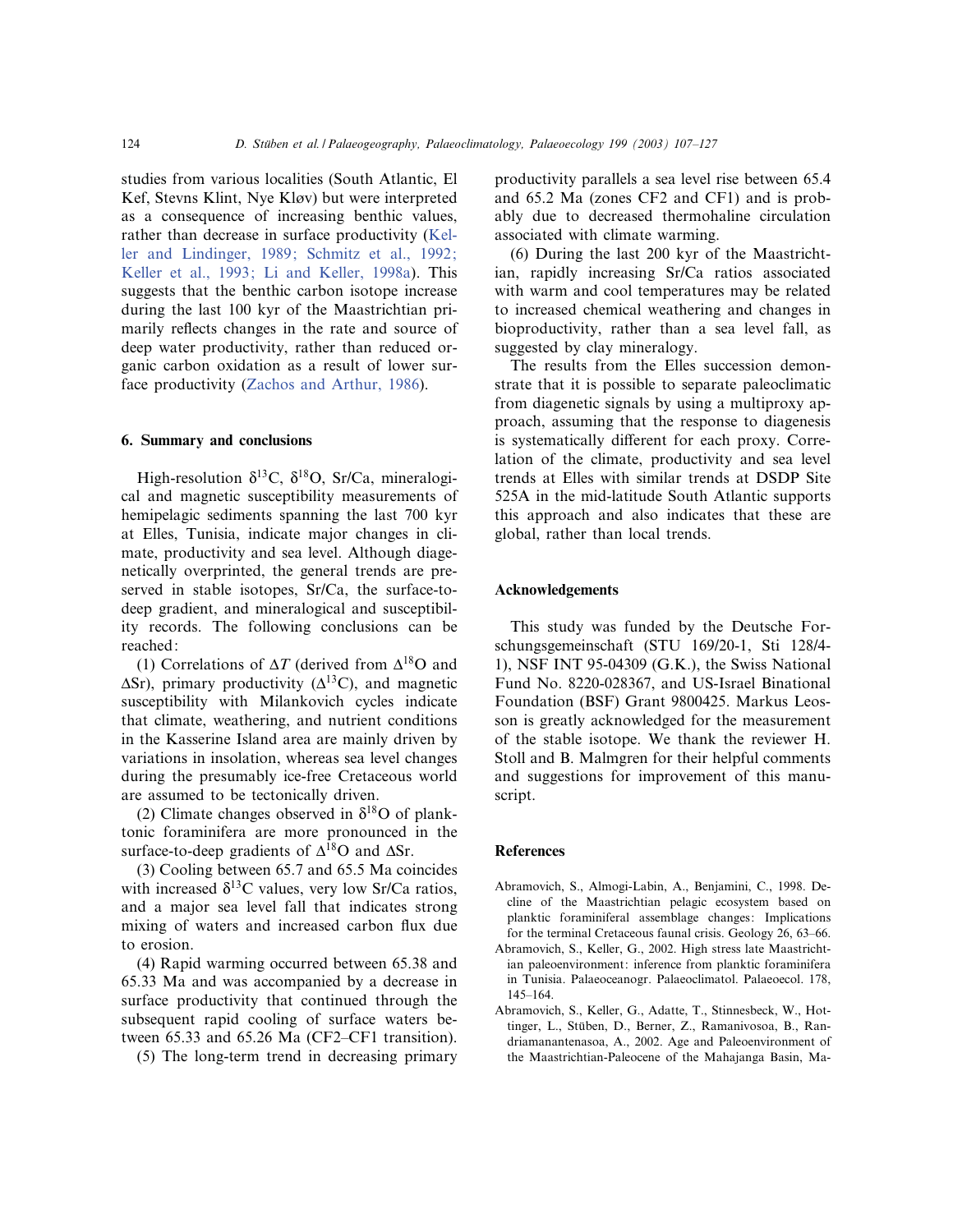dagascar: a multidisciplinary approach. Mar. Miccropaleontol. 47, 17-70.

- Adatte, T., Stinnesbeck, W., Keller, G., 1996. Lithostratigraphic and mineralogic correlation of near K/T boundary clastic sediments in northeastern Mexico; implications for origin and nature of deposition. In: Ryder G., Fastovsky, D., Gastner, S. (Eds.), the Cretaceous-Tertiary Event and other Catastrophes in Earth History. Geol. Soc. Am. Spec. Pap. 307, 211-226.
- Adatte, T., Keller, G., Stinnesbeck, W., 2002. Late Cretaceous to early Paleocene climate and sea level fluctuations; the Tunisian record. Palaeogeogr. Palaeoclimatol. Palaeoecol. 178, 165^196.
- Baker, P.A., Gieskes, J.M., Elderfield, H., 1982. Diagenesis of carbonates in deep-sea sediments - evidence from Sr/Ca ratios and interstitial dissolved  $Sr^{2+}$  data. J. Sediment. Petrol. 52, 71^82.
- Barrera, E., 1994. Global environmental changes preceding the Cretaceous-Tertiary boundary: early-late Maastrichtian transition. Geology 22, 877-880.
- Barrera, E., Huber, B.T., 1990. Evolution of Antarctic waters during the Maastrichtian: Foraminifera oxygen and carbon isotope ratio, Leg 113. Proc. ODP Sci. Results 113, 813^827.
- Barrera, E., Savin, S.M., Thomas, E., Jones, C.E., 1997. Evidence for thermohaline-circulation reversals controlled by sea level change in the latest Cretaceous. Geology 25, 715^ 718.
- Baski, A.K., 1994. Geochronological studies on whole-rock basalts, Deccan Traps, India; evaluation of the timing of volcanism relative to the K-T boundary. Earth Planet. Sci. Lett. 121, 43-56.
- Bédard, P., Hillaire-Marcel, C., Pagé, P., 1981. <sup>18</sup>O modelling of freshwater inputs in Baffin Bay and Canadian Arctic coastal waters. Nature 293, 287-289.
- Burollet, P.F., 1967. General Geology of Tunisia. Pet. Explor. Soc. Libya, 9th Annu. Field Conf., Tripoli, pp. 51^58.
- Chamley, H., 1989. Clay Sedimentology. Springer, 623 pp.
- Courtillot, V., Feraud, G., Maluski, H., Vandamme, D., Moreau, M.G., Besse, J., 1988. Deccan flood basalts and the Cretaceous/Tertiary boundary. Nature 333, 843-846.
- Courtillot, V., Jaeger, J.J., Yang, Z., Feraud, G., Hofmann, C., 1996. The influence of continental flood basalts on mass extinctions; where do we stand? In: Ryder, G., Fastovosky, D., Gartner, S. (Eds.), The Cretaceous-Tertiary Event and Other Catastrophes in Earth History. Geol. Soc. Am. Spec. Pap. 307, 513-525.
- Dekkers, M.J., 1997. Environmental magnetism: an introduction. Geol. Mijnbouw 76, 163^182.
- de Villiers, S., 1999. Seawater strontium and Sr/Ca variability in the Atlantic and Pacific oceans. Earth Planet. Sci. Lett. 171, 623^634.
- D'Hondt, S., Lindinger, M., 1994. A stable isotopic record of the Maastrichtian ocean-climate system: south Atlantic DSDP Site 528. Palaeogeogr. Palaeoclimatol. Palaeoecol. 112, 363-378.
- Elderfield, H., Bertram, C.J., Erez, J., 1996. A biomineralization model for the incorporation of trace elements into fo-

raminiferal calcium carbonate. Earth Planet. Sci. Lett. 142, 409^423.

- Erez, J., Luz, B., 1992. Temperature control of oxygen-isotope fractionation of cultured planktonic foraminifera. Nature 297, 220^222.
- Faure, G. 1986. Principles of Isotope Geology, 2nd edn. Wiley, 589 pp.
- Graham, D.W., Bender, M.L., Williams, D.F., Keigwin, L.D., Jr., 1982. Strontium calcium ratios in Cenozoic planktonic foraminifera. Geochim. Cosmochim. Acta 46, 1281^1292.
- Hambach, U., Adatte, T., 2000. High-resolution magnetic susceptibility records from the Maastrichtian and Lower Paleocene of NW Tunesia. Sixth Int. Cretaceous Symp., Vienna.
- Hambach, U., Rose, Th., Krumsiek, K., 2002. Magnetic susceptibility measurements on reseach cores kirchrode I and II: indication for sea level variations and Milankovitch forced cyclicity in the Albian. Cretac. Res. (submitted).
- Haq, B.U., Hardenbol, J., Vail, P.R., 1987. Chronology of fluctuating sea levels since the Triassic. Science 235, 1156– 1167.
- Harland, W.B., Armstrong, R.L., Cox, A.V., Craig, L.E., Smith, A.G., Smith, D.G., 1990. A geologic time scale, 1989. Cambridge Earth Science Series. Cambridge University Press, Cambridge, 131 pp.
- Hoffmann, C., Feraud, G., Courtillot, V., 2000. <sup>40</sup>Ar/<sup>39</sup>Ar dating of mineral separates and whole rocks from the Western Ghats lava pile: further constraints on duration and age of Deccan traps. Earth Planet. Sci. Lett. 180, 13^27.
- Jenkyns, H.C., Gale, A.S., Corfield, R.M., 1994. Carbon- and oxygen-isotope stratigraphy of the English Chalk and Italian Scaglia and its paleoclimatic significance. Geol. Mag. 131, 1-34.
- Keller, G., Lindinger, M., 1989. Stable isotope, TOC and CaCO<sub>3</sub> records across the Cretaceous/Tertiary boundary at El Kef, Tunisia. Palaeogeogr. Palaeoclimatol. Palaeoecol. 73, 243^265.
- Keller, G., Barrera, E., Schmitz, B., Matsson, E., 1993. Gradual mass extinction, species survivorship, and long term environmental changes across the Creataceous-Tertiary boundary in high latitudes. Geol. Soc. Am. Bull. 105, 979^ 997.
- Keller, G., Stinnesbeck, W., 1996. Sea level changes, clastic deposits and megatsunamis across the Cretaceous-Tertiary boundary. In: MacLeod, N., Keller, G. (Eds.), Cretaceous/ Tertiary Boundary Mass Extinction: Biotic and Environmental Changes. W.W. Norton, New York, pp. 415^450.
- Keller, G., Adatte, T., Stinnesbeck, W., Luciani, V., Karoui, N., Zaghbib-Turki, D., 2002. Paleobiogeography of the Cretaceous-Tertiary mass extinction in planktic foraminifera. Palaeogeogr. Palaeoclimatol. Palaeoecol. 178, 257-298.
- Khim, B.-K., Park, B.K., 2000. Recent change of hydrographic features in the Cheju Strait (southeastern Yellow Sea), Korea: contrast between planktonic and benthic foraminifera isotope composition. Mar. Geol. 169, 411^419.
- Kucera, M., Malmgren, B.A., 1998. Terminal Cretaceous warming event in the mid-latitude South Atlantic Ocean; evidence from poleward migration of Contusotruncana con-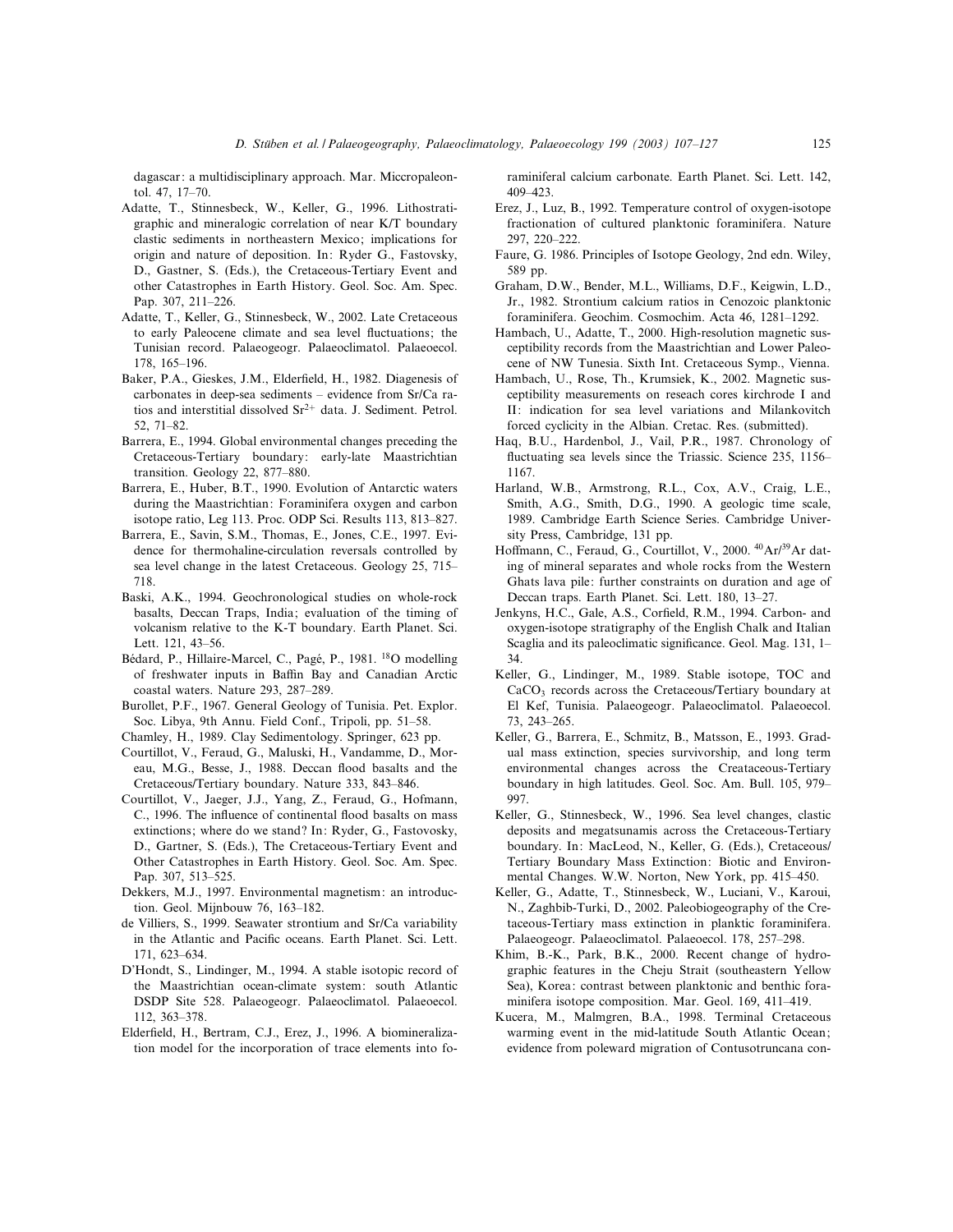tusa (planktonic Foraminifera) morphotypes. Palaeogeogr. Palaeoclimatol. Palaeoecol. 38, 1-15.

- Lea, D., Mashiotta, T., Spero, H., 1999. Controls on magnesium and strontium uptake in planktonic foraminifera determined by live culturing. Geochim. Cosmochim. Acta 63, 2369^2379.
- Li, L., Keller, G., 1998a. Maastrichtian climate, productivity and faunal turnovers in planktic foraminifera in south Atlantic DSDP Sites 525 A and 21. Mar. Micropaleontol. 33, 5^86.
- Li, L., Keller, G., 1998b. Diversification and extinction in Campanian-Maastrichtian planktic Foraminifera of northwestern Tunisia. Eclogae Geol. Helv. 91, 75-102.
- Li, L., Keller, G., 1998c. Abrupt deep-sea warming at the end of the Cretaceous. Geology 26, 995-998.
- Li, L., Keller, G., 1999. Variability in Late Cretaceous climate and deep waters: evidence from stable isotope. Mar. Geol. 161, 171^190.
- Li, L., Keller, G., Stinnesbeck, W., 1999. The Late Campanian and Maastrichtian in northwestern Tunisia: paleoenvironmental inferences from lithology, macrofauna and benthic foraminifera. Cretac. Res. 20, 231^252.
- Li, L., Keller, G., Adatte, T., Stinnesbeck, W., 2000. Late Cretaceous sea level changes in Tunisia: a multi-disciplinary approach. J. Geol. Soc. Lond. 157, 447^458.
- Malone, M., Baker, P., 1999. Temperature dependence of the strontium distribution coefficient in calcite; an experimental study from 408 degrees to 2008 degrees C and application to natural diagenetic calcites. J. Sediment. Res. 69, 216^223.
- Martin, J.M., Letolle, R., 1979. Oxygen 18 in estuaries. Nature 282, 292^294.
- McLeod, K.G., Huber, B.T., Pletsch, T., Röhl, U., Kucera, M., 2001. Maastrichtian foraminiferal and paeoceanographic changes on Milankovitch timescales. Paleoceanography 16, 133^154.
- Mitchell, S.F., Ball, J.D., Crowley, S.F., Marshall, J.D., Paul, C.R.C., Veltkamp, C.J., Samir, A., 1997. Isotope data from cretaceous chalks and foraminifera: Environmental or diagenetic signals? Geology 25, 691^694.
- Olsson, R.K., Wright, J.D., Miller, K.G., 2001. Paleobiogeography of Pseudotextularia elegans during the latest Maastrichtian global warming event. J. Foraminif. Res. 31, 275^ 282.
- O'Neil, J.R., 1987. Preservation of H, C, O isotopic ratios in the low temperature environment. In: Kyser, T.K. (Ed.), Short Course in Stable Isotope Geochemistry of Low Temperature Fluids. Miner. Assoc. Can., pp. 85^128.
- Pearson, P.N., Ditchfield, P.W., Singano, J., Harcourt-Brown, K.G., Nicholas, C.J., Olsson, R.K., Shackleton, N.J., Hall, M.A., 2001. Warm tropical sea surface temperatures in the Late Cretaceous and Eocene epochs. Nature 413, 481-487.
- Pierre, Ch., 1999. The carbon and oxygen isotope distribution in the Mediterranean water mases. Mar. Geol. 153, 41^55.
- Rathburn, A.E., De Deckker, P., 1997. Magnesium and strontium compositions of recent benthic foraminifera from the Coral Sea, Australia and Prydz Bay, Antarctica. Mar. Micropaleontol. 32, 231^248.
- Richter, F.M., Liang, Y., 1993. The rate and consequences of Sr diagenesis in deep-sea carbonates. Earth Planet. Sci. Lett. 177, 553-565.
- Rohling, E.J., de Rijk, S., 1999. Holocene Climate Optimum and Last Glacial Maximum in the Mediterranean: the marine oxygen isotope record. Mar. Geol. 153, 57-75.
- Rosenthal, Y., Boyle, E.D., Slowley, N., 1997. Temperature control on the incorporation of magnesium, strontium, fluorine and cadmium into benthic foraminiferal shells from Little Bahama Bank: Prospects for thermocline paleoceanography. Geochim. Cosmochim. Acta 61, 3633-3643.
- Sakai, S., Kano, A., 2001. Original oxygen isotopic composition of planktic foraminifera preserved in diagenetically altered Pleistocene shallow-marine carbonates. Mar. Geol. 172, 197-204.
- Savitzky, A., Golay, M.J.E., 1964. Smoothing and differentiation of data by simplified least squares procedures. Anal. Chem. 36, 1627-1639.
- Schmidt, G.A., 1999. Forward modelling of carbonate proxy data from planktonic foraminifera using oxygen isotope tracers in a global ocean model. Paleoceanography 14, 482^497.
- Schmitz, B., Keller, G., Stenvall, O., 1992. Stable isotope and foraminiferal changes across the Cretaceous/Tertiary boundary at Stevns Klint, Denmark: Arguments for long-term oceanic instability before and after bolide impact. Palaeogeogr. Palaeoclimatol. Palaeoecol. 96, 233-260.
- Schrag, D.P., 1999. Effects of diagenesis on the isotopic record of late paleogene tropical sea surface temperatures. Chem. Geol. 161, 215-224.
- Schrag, D.P., DePaolo, D.J., Richter, F., 1992. Oxygen isotope exchange in a two-layer model of oceanic crust. Earth Planet. Sci. Lett. 111, 305^317.
- Schrag, D.P., DePaolo, D.J., Richter, F.M., 1995. Reconstructing past sea surface temperatures: correcting for diagenesis of bulk marine carbon. Geochim. Cosmochim. Acta 59, 2265^2278.
- Schulz, M., Mudelsee, M., 2002. Spectrum: Spectral analysis of unevenly spaced paleoclimatic time series. Comput. Geosci. 23, 929-945.
- Schulz, M., Stattegger, K., 1997. REDFIT: estimating rednoise spectra directly from unevenly spaced paleoclimatic time series. Comput. Geosci. 28, 421-426.
- Scotese, C.R., Sager, W.W., 1988. Plate tectonic reconstructions of the Cretacious and Cenozoic ocean basins. Tectonophysics 155, 27^48.
- Shackleton, N.J., Hall, M.A., Boersma, A., 1984. Oxygen and carbon isotope data from Leg 74 foraminifera. DSDP Init. Rep. 74, 599-612.
- Spero, H.J., Bijma, J., Lea, D.W., Bemis, B.E., 1997. Effect of seawater carbonate concentration on foraminiferal carbon and oxygen isotopes. Nature 390, 497-500.
- Spicer, R.A., Corfield, R.M., 1992. A review of terrestrial and marine climates in the Cretaceous with implications for modeling the 'Greenhouse'. Earth Geol. Mag. 129, 2, 169^ 180.
- Stinnesbeck, W., Schulte, P., Lindenmaier, F., Adatte, T.,